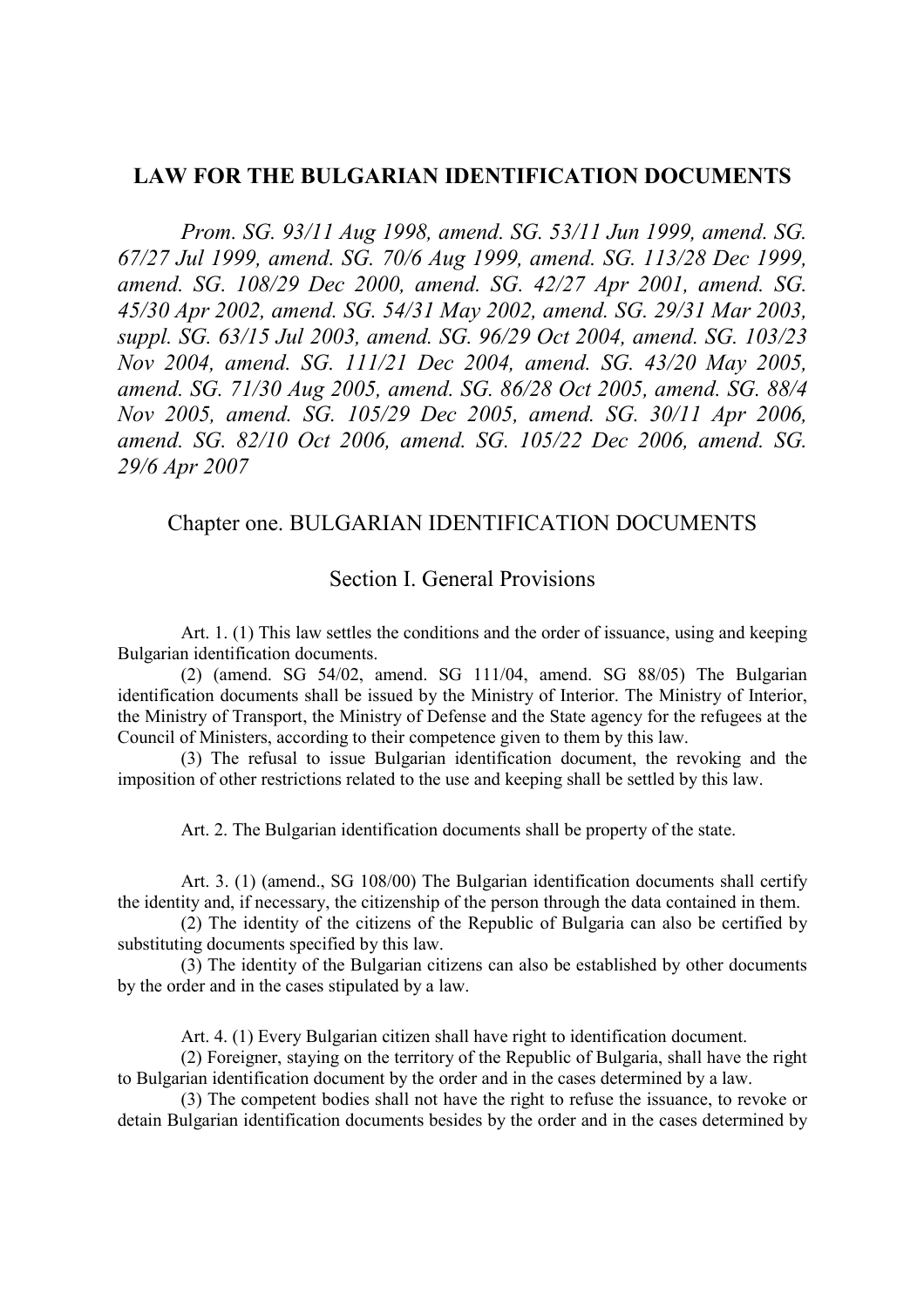a law.

Art. 5. (suppl. – SG 105/06, in force from 31.10.2007) The issuance of Bulgarian identification documents to under age persons and to prodigals shall be made personally and to those under 16 years of age and to full prodigals – in person and through their legal representatives.

Art. 6. The citizens shall be obliged, upon request by the competent bodies determined by a law, to certify their identity.

Art. 7. (1) The citizens, holders of Bulgarian identification documents, shall be obliged to protect them against damage, destruction or lost.

(2) (amend., SG 108/00) Citizen who has found an identification document shall be obliged to submit it to the bodies of the Ministry of Interior.

Art. 8. (1) The identification documents shall be kept by:

1. the persons to whom they have been issued;

2. the parents or guardians of underage persons for whom they are responsible;

3. the legal representatives of prodigals;

4. the officials authorised by a law.

(2) In case of losing, theft or destruction of Bulgarian identification document the persons shall be obliged, within 3 days, to declare this fact to the closest office of the Ministry of Interior.

(3) (new – SG 54/02) When the application of para 2 refers to identification document of a foreigner, looking for or received protection under the La w for the asylum and refugees, the respective service of the Ministry of Interior shall notify immediately the State agency for the refugees or its nearest territorial division.

Art. 9. (1) (amend., SG 108/00) For change of the name, the unified citizen's code, the sex, the citizenship or for substantial and permanent changes of the image the person shall be obliged to obtain new identification documents within 30 days.

(2) (new, SG 108/00, amend. SG 54/02) For change of the permanent address the identification card, the card of a foreigner permanently residing in the Republic of Bulgaria, the card of a refugee and the card of foreigner with humanitarian status shall be replaced within 30 days.

(3) (prev. para 2 - SG 108/00) For issuance of new identification document the previous one shall be returned.

Art. 10. The Bulgarian identification documents shall be submitted to the issuing body in case of:

1. death of the holder;

2. loss of the Bulgarian citizenship;

3. establishment of irregularity of the document;

4. dropping the grounds for their issuance or using.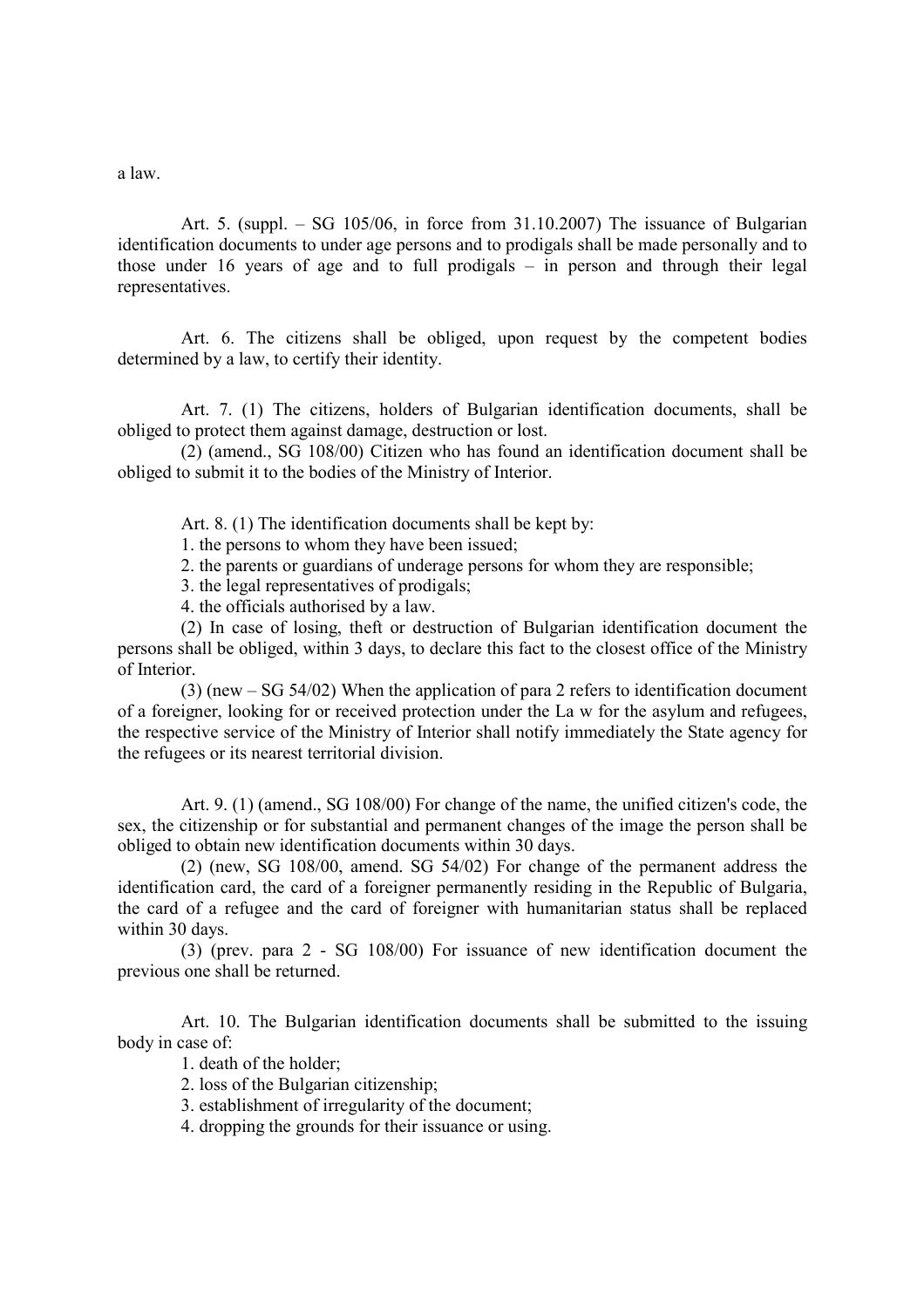Art. 11. Nobody shall have the right to give or accept as a pawn, as well as use or cede Bulgarian identification document to another person.

Art. 12. (1) The Bulgarian citizens, holding identification documents issued by another state shall be obliged, within 60 days from their acquisition, to inform in writing the competent Bulgarian bodies.

(2) (amend., SG 108/00) The Bulgarian citizens, holding identification documents issued by the bodies of another country, in their relations with the Bulgarian state institutions, shall be obliged to certify their identity by Bulgarian identification documents.

### Section II. Types of Bulgarian identification documents

Art. 13. (1) The following identification documents shall be issued to the Bulgarian citizens:

1. personal card;

2. (suppl., SG 108/00, suppl. SG 29/03, amend. SG 111/04) passport, diplomatic passport, official passport, sailor's passport, military identity card;

3. driving licence.

(2) The following documents substituting the passport shall also be issued to the Bulgarian citizens:

1. (amend. – SG 105/06, in force from 31.10.2007) temporary passport;

2. border pass;

3. temporary pass for leaving the Republic of Bulgaria for good.

(3) (new, SG 108/00) The certifying of the identity of the Bulgarian citizens can be made by each of the documents under para 1 and 2.

Art. 14. The following identification documents shall be issued to the foreigners staying in the Republic of Bulgaria:

1. card for a continuously staying foreigner in the Republic of Bulgaria;

2. card for a permanently staying foreigner in the Republic of Bulgaria;

2a. (new – SG 29/07) card for staying of a member of the family of a citizen of the European Union;

3. card for a refugee;

4. (amend. SG 54/02) temporary certificate of refugee and temporary certificate of refugee in card;

5. certificate for travelling abroad for a refugee;

6. certificate for travelling abroad for a person without citizenship;

7. temporary certificate for leaving the Republic of Bulgaria;

8. temporary card for a foreigner;

9. (newm – SG 53/99) certificate for a return of a foreigner to the Republic of Bulgaria

10. (new – SG 54/02) card of foreigner with humanitarian statute;

11. (new – SG 54/02) certificate of foreigner with temporary protection;

12. (new – SG 54/02) certificate for travel abroad of foreigner with humanitarian status.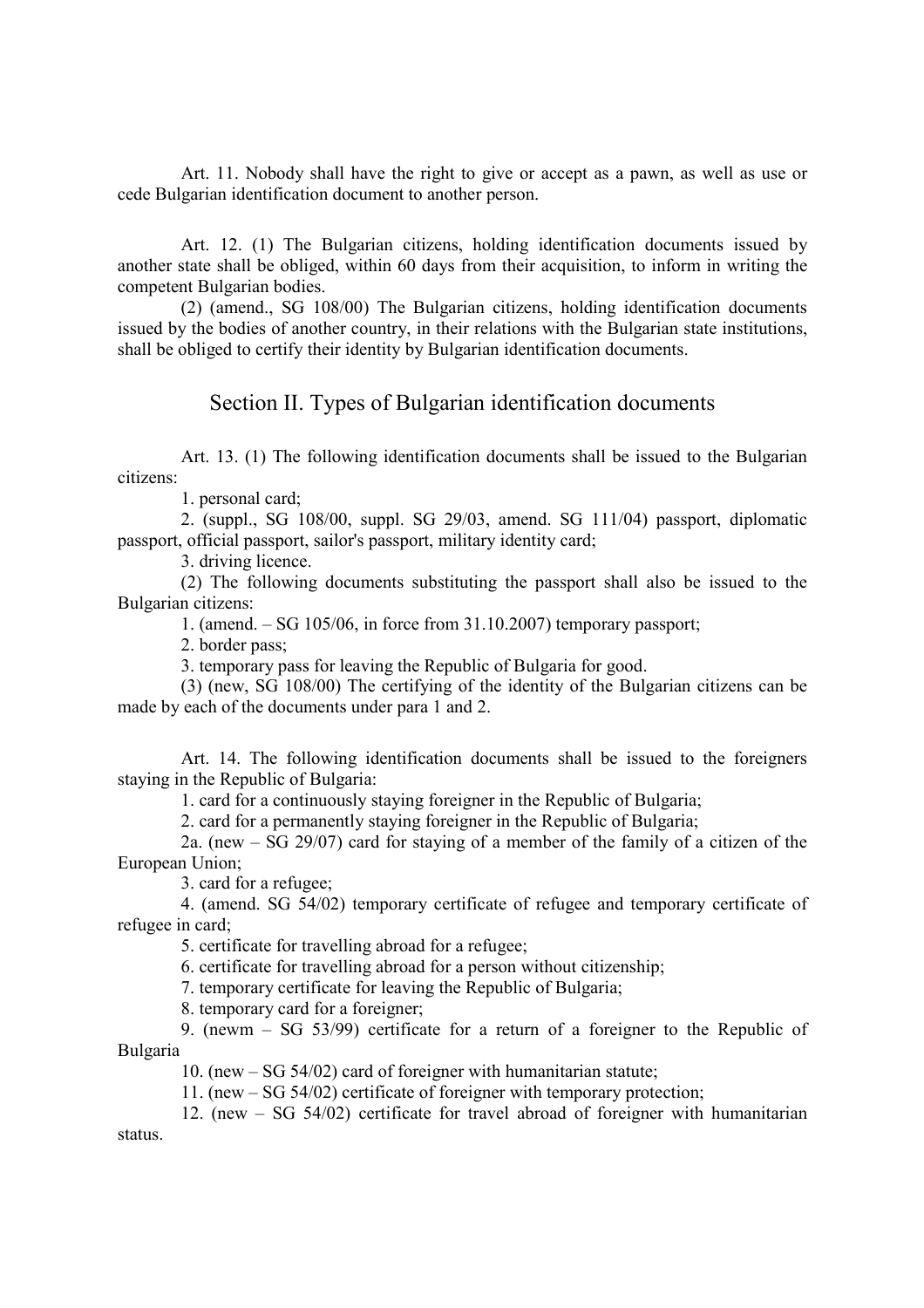13. (new – SG 29/03) card of foreigner, accredited as employee in a diplomatic or consular representation or in international organisation with headquarters on the territory of the Republic of Bulgaria.

Art. 15. (revoked – SG 29/07)

#### Section III. Data in the Bulgarian identification documents

Art. 16. (1) The Bulgarian identification documents shall contain the following obligatory personal data:

1. names;

2. date of birth:

3. unified citizen's code (or personal foreigner's number);

4. sex;

5. citizenship.

 $(2)$  (new – SG 105/06, in force from 31.10.2007) In the passport, official, diplomatic and sailor's passport, certificate for traveling abroad of a refugee, certificate for traveling abroad of a person without citizenship and certificate for traveling abroad of a foreigner with humanitarian statute, except for data under Art. 16, par. 1, shall be included also biometrical data about the person.

 $(3)$  (prev. par.  $2 - SG$  105/06, in force from 31.10.2007) The denomination of the data under para 1 shall be written in Bulgarian and English language.

(4) (New, SG 67/99; prev. par. 3 – SG 105/06, in force from 31.10.2007)) The personal number of a foreigner (PNF) shall identify unambiguously the foreigners staying for a long term in the Republic of Bulgaria. The way of its formation shall be determined by the Council of Ministers.

Art. 17. (1) For issuance of Bulgarian identification documents the persons shall present application to the competent bodies.

(2) (\*) (amend. – SG 105/06) The application shall be signed personally by the person in the presence of authorised official, who shall take biometric data in the provided by the law cases.

(3) (\*) (new – SG 105/06) For taking biometric data, provided in this Law, the person shall appear in person.

Art. 18. The application for issuance of Bulgarian identity documents shall contain the following data:

1. names;

2. date of birth;

3. place of birth;

4. sex;

5. unified citizen's code;

6. citizenship;

7. changed names;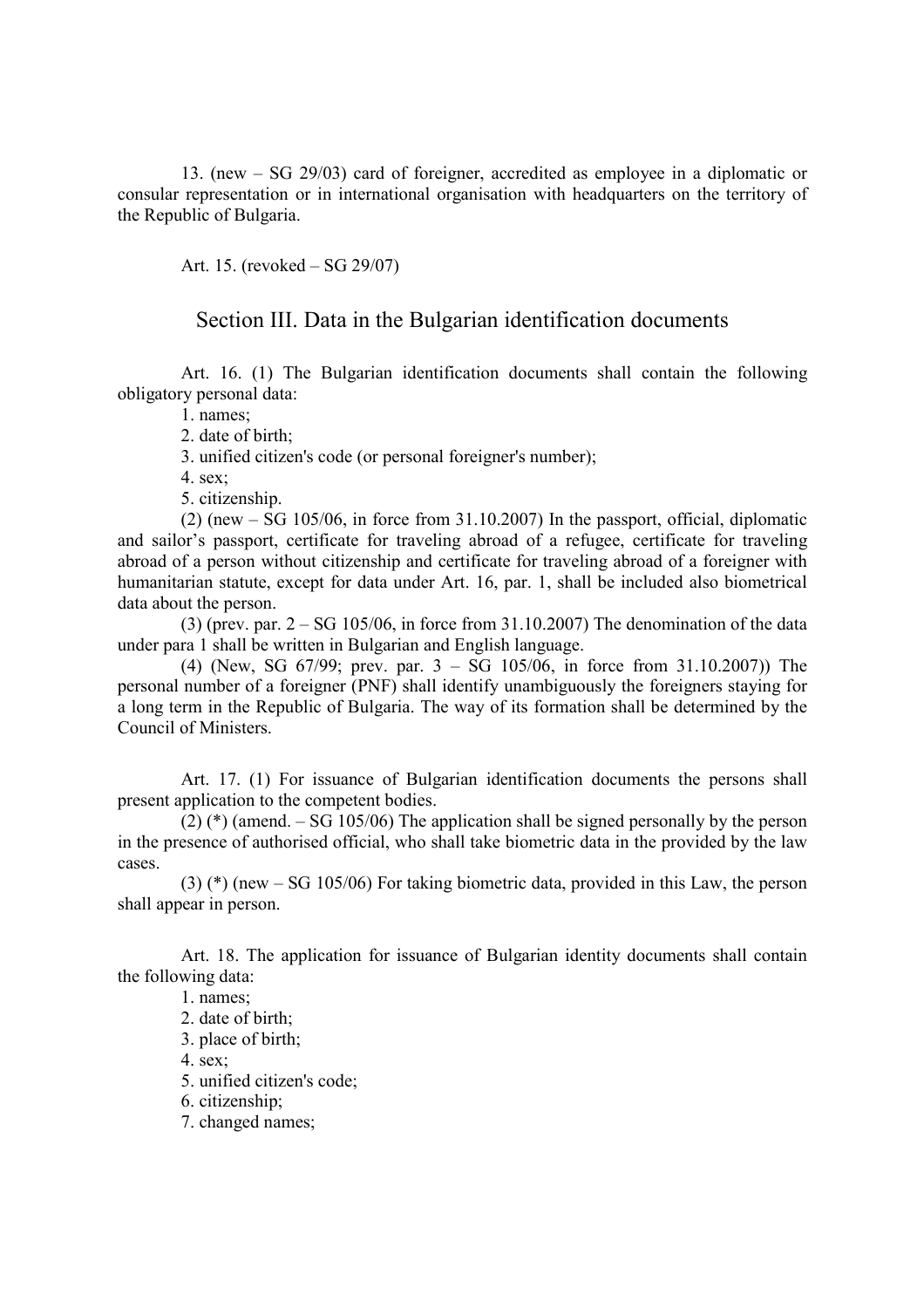8. pseudonym;

9. available other citizenship;

10. eye colour;

11. height;

12. particular marks;

13. permanent address;

14. present address;

15 education;

16. profession;

17. place of occupation;

18. scientific rank and scientific degree;

19. marital status;

20. telephone;

21. number(s) of other identification documents if issued and of the previous identity document.

Art. 19. (1) (prev. art.  $19 - SG$  96/04) The name and the place of birth of the Bulgarian citizens in the Bulgarian identity documents shall be written in Bulgarian language and in English transcription according to rules approved by an act of the Council of Ministers.

(2) (new – SG 96/04) The names of the Bulgarian citizens in the Bulgarian identification documents shall be written in the following order: family name, given name, father name.

(3) (new – SG 96/04) In the Bulgarian identification documents the family name, the given name and the father name shall be written without abbreviations as they are written in the presented certification documents.

Art. 20. (1) The Bulgarian identity documents shall be readable by machines.

(2) The machine readable zone of the Bulgarian identification documents shall contain the following data:

1. type of the document;

2. the body issuing the document;

3. family and other names of the holder of the document;

4. number of the document;

5. citizenship of the holder of the document;

6. date of birth of the holder of the document;

7. sex of the holder of the document;

8. expiration date of the document;

9. unified citizen's code or personal number of foreigner;

10. control figures of the data under the preceding items.

(3) The data in the machine readable zone must correspond to the data in the visual part of the identification document.

(4) para 1, 2 and 3 shall not apply for driving licences which correspond to the unified sample of driving licences of the European Union.

(5) The remaining requirements for the forms and the data of the machine readable zone shall be determined by an act of the Council of Ministers.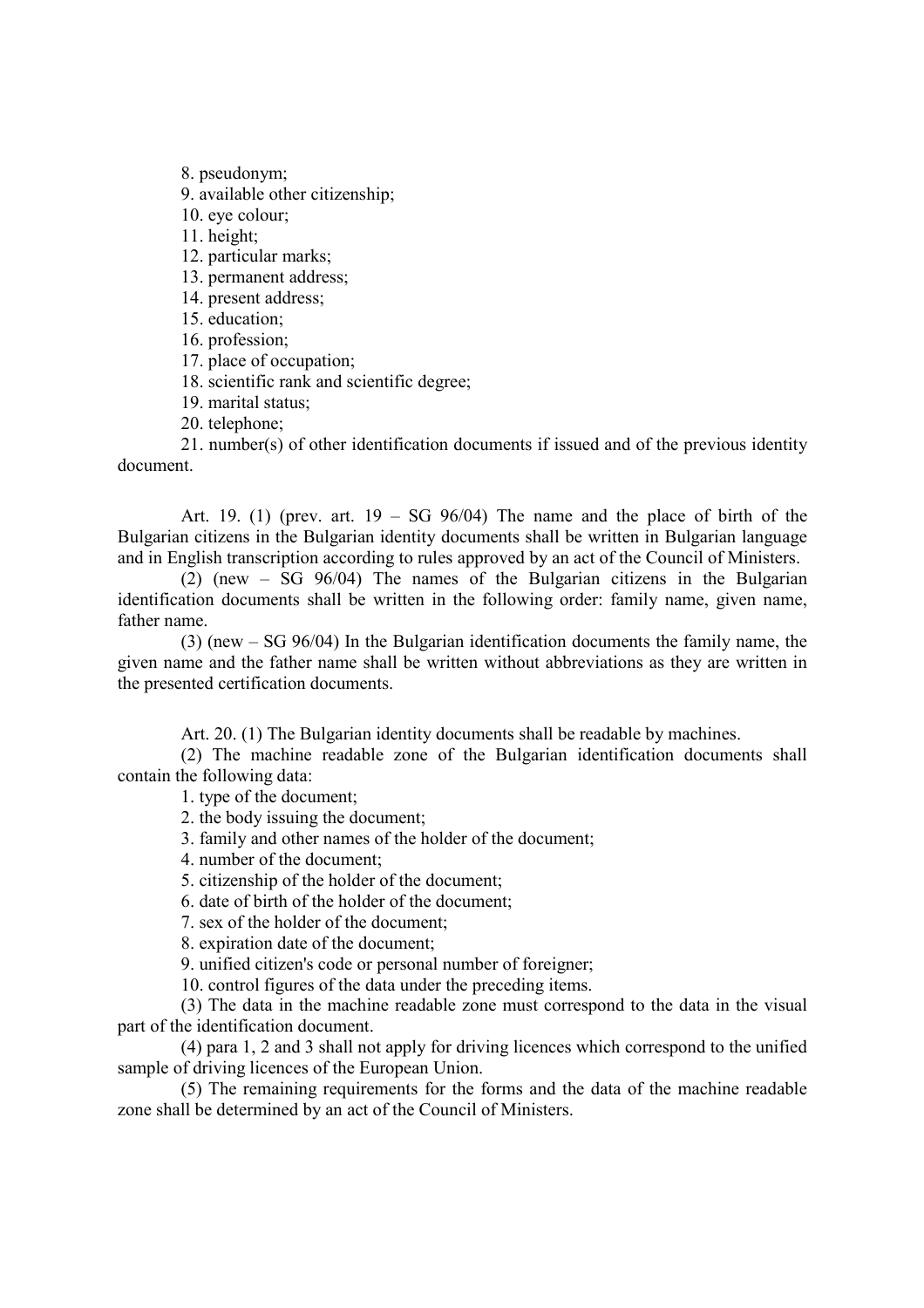Art. 20a. (new – SG 105/06, in force from 31.10.2007) (1) In the passport, official, diplomatic and sailor's passport, certificate for traveling abroad of a refugee, certificate for traveling abroad of a person without citizenship and certificate for traveling abroad of a foreigner with humanitarian statute and electronic carrier of information shall be included.

(2) Electronic carrier or information shall contain the data under Art. 20, par. 2, person's photograph, his/her fingerprints, taken at the time of submission of application, as well as place of birth of the person, written in Cyrillic and Latin letters.

(3) The requirements to the formats and other data, included in the electronic carrier of information shall be determined with an act of the Council of Ministers in compliance with the recommendations of the International Civil Aviation Organization (ICAO) DOC 9303.

Art. 21. (1) (suppl. SG 54/02) the names of the foreigners in the Bulgarian identification documents shall be written by order and number as written in the travel documents by which they have entered the Republic of Bulgaria. When the foreigners, seeking or received protection, do not have such documents, their names shall be written by the order, in which they point them out in a declaration, signed by them to the competent body.

(2) The names of the foreigners in the Bulgarian identification documents shall also be written by Bulgarian transcription according to rules approved by an act of the Council of Ministers.

Art. 22. (1) For issuance of Bulgarian identification documents the persons shall be obliged to present photos corresponding to the following requirements:

1. size - 45 mm by 35 mm;

2. the photo shall be taken en face;

3. the height of the face from the beard to the top of the height must be between 25 mm and 35 mm.

(2) (new – SG 105/06, in force from 31.10.2007) When at the points of acceptance of applications it is technically possible, digital taking of a photograph of the person shall be done there.

(3) (prev. par.  $2 - SG$  105/06, in force from 31.10.2007) The remaining requests for the photos under para 1 shall be determined by an act of the Council of Ministers.

#### Chapter two. PERSONAL CARD OF THE BULGARIAN CITIZENS

### Section I. General Provisions

Art. 23. (1) (prev. Art. 23 – SG 105/06, in force from 01.01.2007) The personal card of the Bulgarian citizens is a basic identification document valid for the territory of the Republic of Bulgaria or on the territory of another country according to international agreements.

(2) (new – SG 105/06, in force from 01.01.2007) Every Bulgarian citizen shall have right to leave the country also with a personal card and to return with it through the internal borders of the Republic of Bulgaria with the member states of the European Union, as well as in cases, provided in international treaties.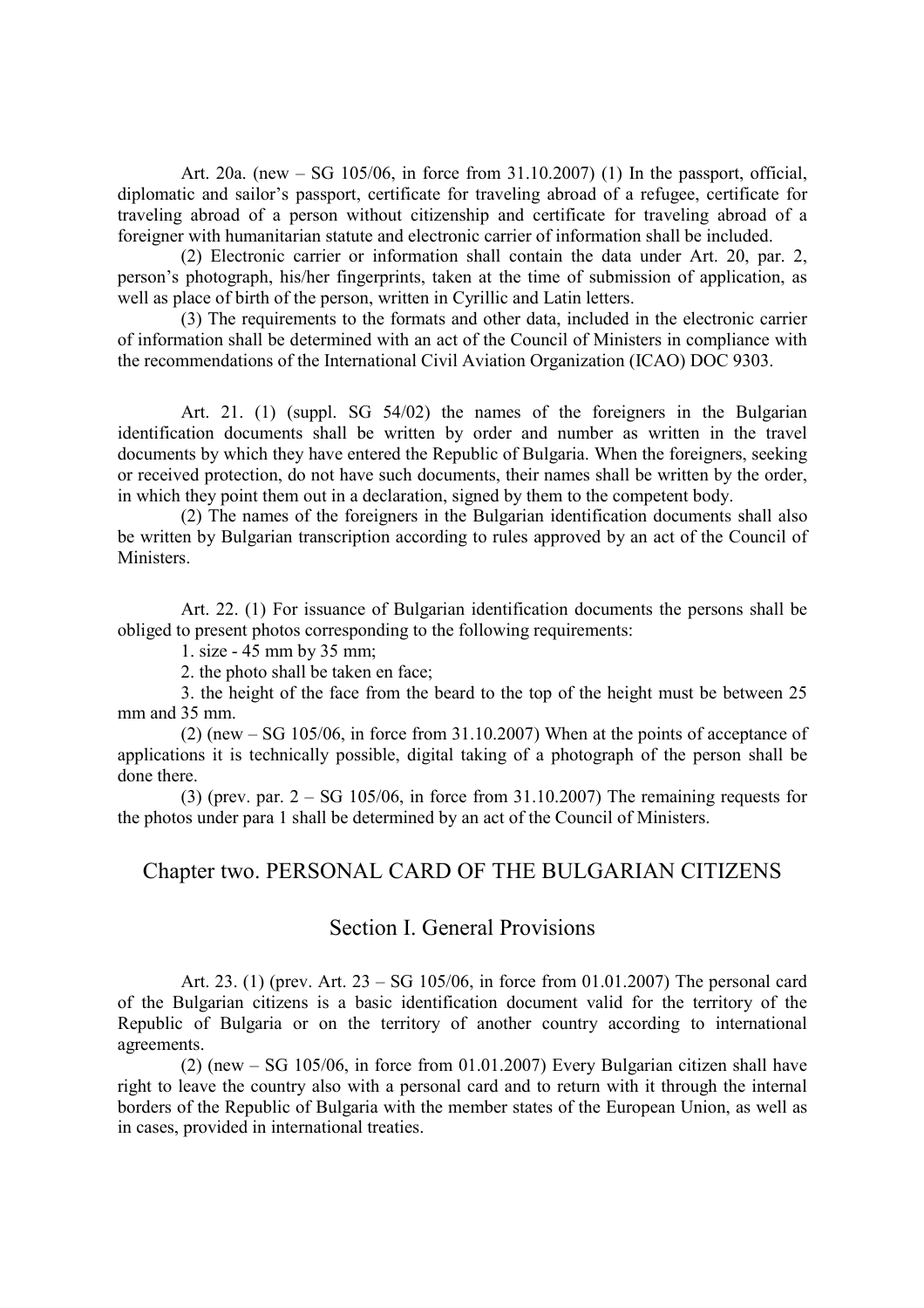(3) (new – SG 105/06, in force from 01.01.2007) The right under par. 2 shall not be subject to limitations, unless this is provided in a law and has as an objective protection of the national security, public order, citizens' health or of the rights and freedoms of other citizens.

Art. 24. Every Bulgarian citizen can possess only one personal card.

Art. 25. The control over the observance of the regime for using the personal cards shall be carried out by the Ministry of Interior with the assistance of the local administration.

### Section II. Data contained in the personal card

Art. 26. (1) The personal card, besides the data under Art. 16, para 1, shall also contain data:

1. photo of the holder;

2. place of birth;

3. height;

4. eye colour;

5. permanent address;

6. signature of the holder;

7. number of the personal card;

8. date of issuance;

9. expiration date;

10. the body of the Ministry of Interior who has issued the personal card;

11. particular marks.

(2) The application for issuance of personal card, besides the data under Art. 18 shall also contain data about:

1. parents (names, date of birth, citizenship and personal number of foreigner);

2. brothers and sisters (names, date of birth, citizenship and personal number of foreigner);

3. spouse (names, date of birth, citizenship, unified citizen's code or personal number of the foreigner);

4. children under 14 years of age (names, date of birth, citizenship, unified citizen's code or personal number of the foreigner);

5. legal representative (names, date of birth, citizenship, unified citizen's code or personal number of the foreigner);

6. edict of the President of the Republic of Bulgaria for change of the citizenship.

Art. 27. (1) Every Bulgarian citizen shall be obliged to indicate the permanent address chosen by him.

(2) At the permanent address the citizen shall receive official notifications by the bodies of the state administration and by the bodies of the judiciary authority.

(3) The permanent address of the citizens shall serve for:

1. entering all changes related to the citizen status of the persons in the population registers;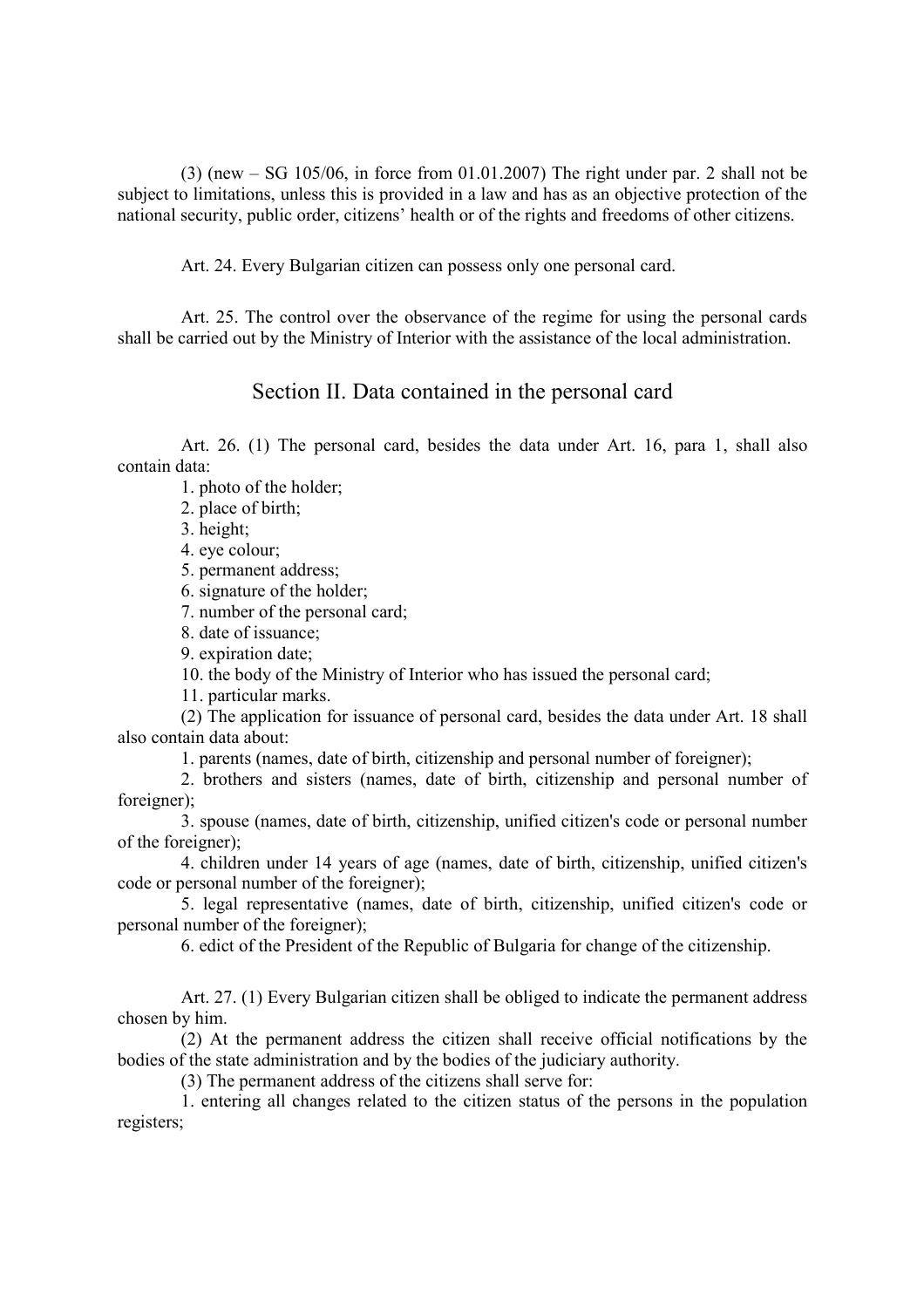2. (amend., SG 108/00; amend. - SG 105/05, in force from 01.01.2006) the correspondence address and court address;

3. receiving social security and support;

4. rendering free medical care;

5. exercising right of voting;

6. issuance of identification documents and other documents related to the citizen status of the persons;

7. other grounds stipulated by a law.

(4) The permanent address can coincide with the present address.

Art. 28. The Bulgarian citizens, living predominantly abroad, shall be obliged to indicate in the application for issuance of personal card address on the territory of the state where they stay.

### Section III. Issuance, replacement and using the personal cards of the citizens of the Republic of Bulgaria

Art. 29. (1) Every Bulgarian citizen who lives on the territory of the country shall be obliged, within 30 days from accomplishment of 14 years of age, to request the issuance of personal card.

(2) The persons who have restored or acquired Bulgarian citizenship shall be obliged to request the issuance of personal card within the period under para 1 upon receipt of certificate for that.

(3) The Bulgarian citizens who have accomplished 14 years of age, staying abroad, upon their return to the country, shall be obliged within the period under para 1 to request the issuance of personal card.

Art. 30. (1) The personal cards of the Bulgarian citizens shall be of term or of no term.

(2) The personal cards of term shall be issued to persons from 14 to 18 years of age for a period of 4 years and to persons from 18 to 58 years of age - for a period of 10 years. To persons who have accomplished 58 years of age personal cards of no term shall be issued.

Art. 31. The personal cards shall be issued and replaced by the bodies of the Ministry of Interior at the permanent address of the person upon presentation of an application and documents for the citizen status, issued by the local administration by an order determined by the Council of Ministers.

Art. 32. (1) Void shall be declared the personal cards of persons who:

1. have lost their Bulgarian citizenship;

2. have declared that their personal card has been lost, stolen or destroyed;

3. whose personal card has expired;

4. who have changed their personal data;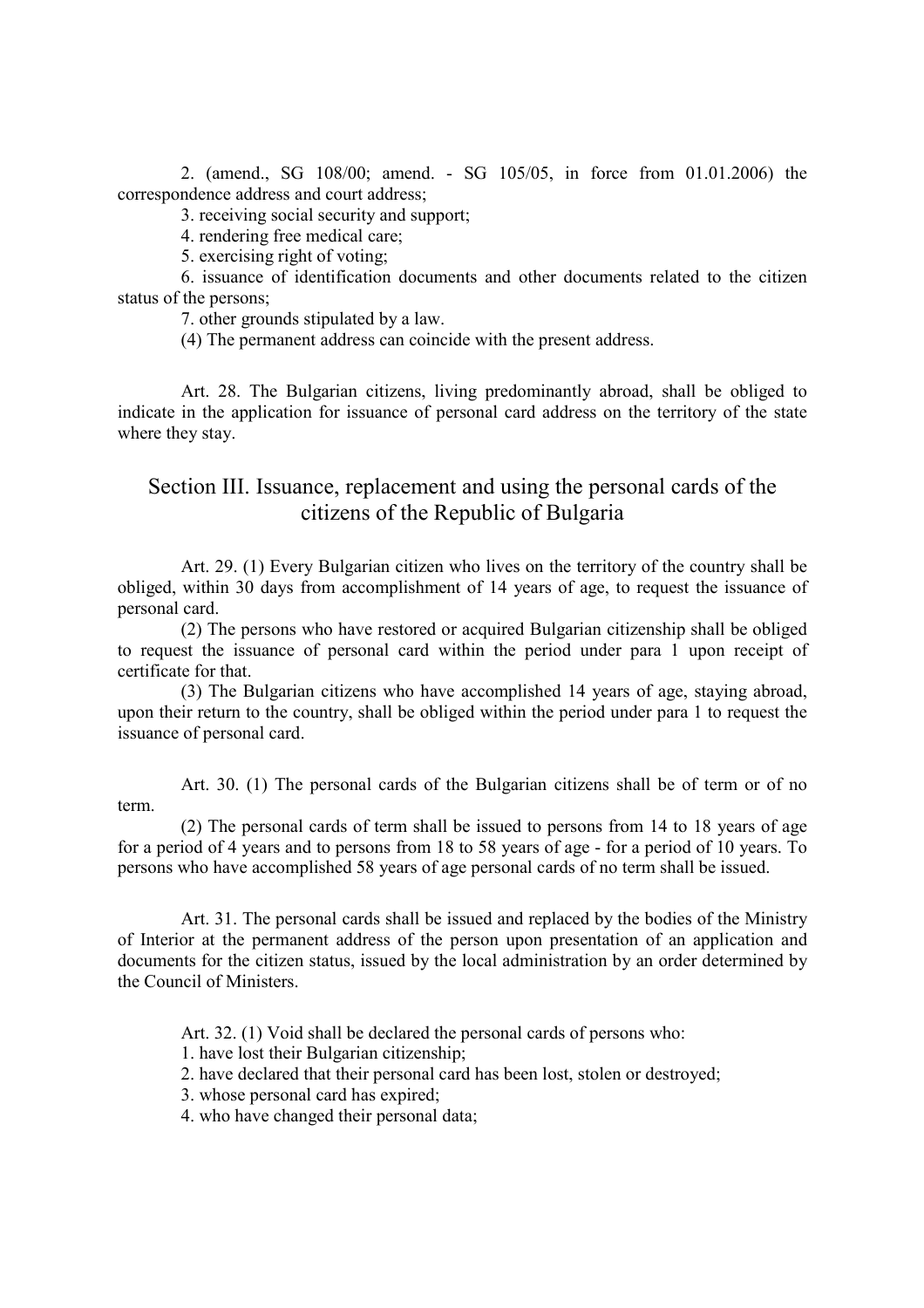5. have changed their permanent address;

6. have died.

(2) The invalidity shall be announced by the body who has issued the personal card to the person.

## Chapter three. PASSPORTS OF BULGARIAN CITIZENS AND REPLACEMENT DOCUMENTS

### Section I. General Provisions

Art. 33. (1) (amend. SG 111/04) Every Bulgarian citizen shall have the right to leave the country and to return to it with a passport, substituting document or military identity card through the places determined for this purpose.

(2) The places for crossing the state border shall be determined by an act of the Council of Ministers.

(3) The right under para 1 shall not be subject to restrictions, unless they are stipulated by a law and if they are needed for the protection of the national security, the public peace, the health of the citizens or the rights and freedoms of other citizens.

Art. 34. (1) The passport is a document for crossing the state border of the Republic of Bulgaria and for staying abroad.

(2) The passport shall be basic identification document of the Bulgarian citizens in the territory of the Republic of Bulgaria as well.

(3) The Bulgarian citizens, holding documents substituting the passport, can certify their identity by them within the period for which they have been issued.

Art. 35. (1) (prev., art. 35 - SG 42/01, amend. SG 29/03) Every citizen of the Republic of Bulgaria shall have the right to only one passport according to Art. 38, item 3.

(2) (revoked – SG 29/03)

(3) (revoked – SG 29/03)

Art. 36. (1) The passports of the Bulgarian citizens shall be issued for a period of 5 years.

(2) The passports issued by the Ministry of foreign affairs and by the Ministry of Transport shall be valid for 5 years.

(3) In the cases when the passport is damaged, destroyed, lost, stolen or the pages are full a new passport shall be issued.

(4) (new  $-$  SG 105/06, in force from 01.01.2007) Upon request of the person, a new passport can be issued also before the expiration of the validity under par. 1 or 2.

Art. 37. (revoked – SG 105/06, in force from 31.10.2007)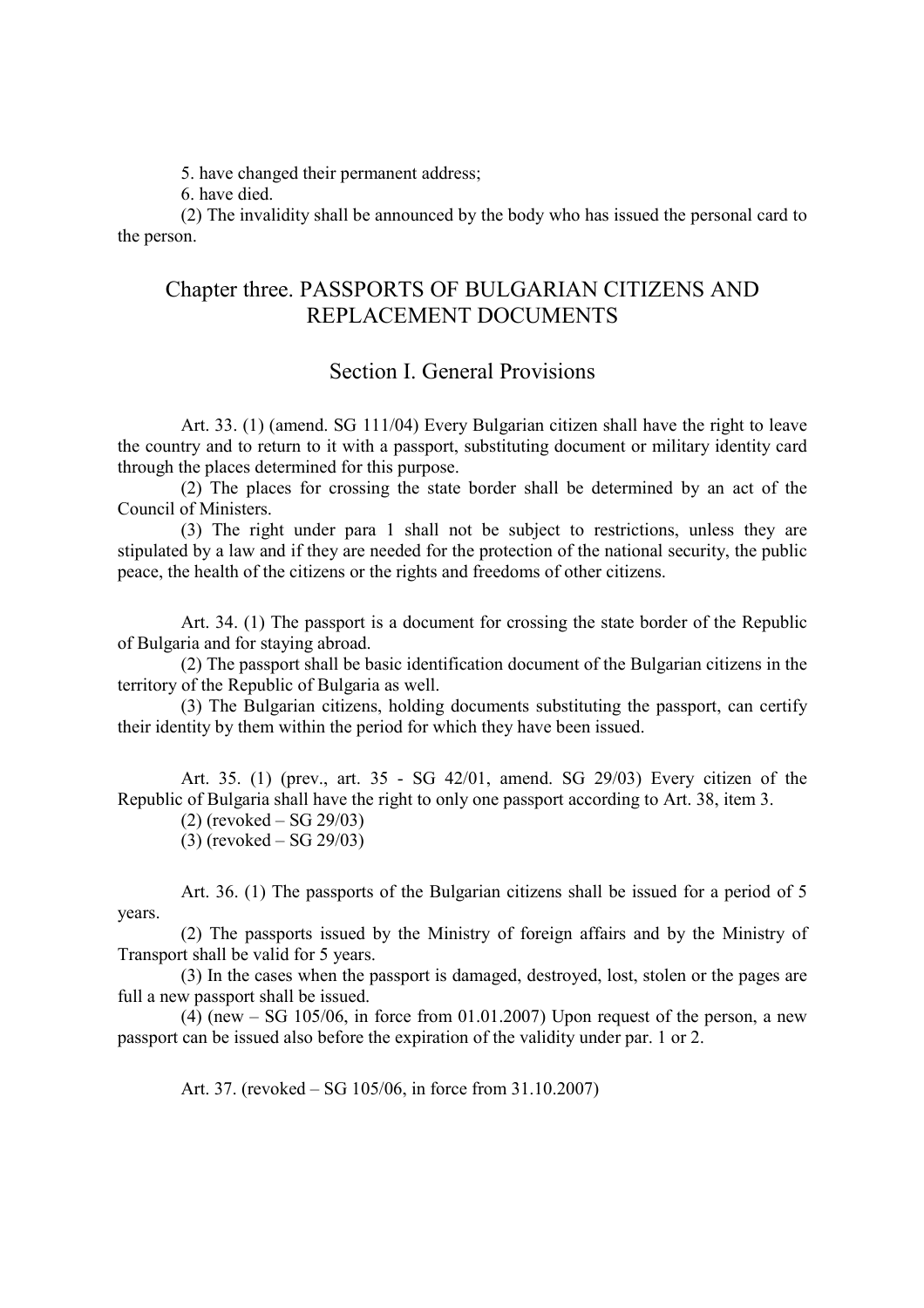### Section II. Types of passports and substituting documents

Art. 38. (1) (prev. art. 38 – SG 29/03) For crossing the state border and staying abroad the following types of passports shall be issued:

1. (amend. SG 103/04) diplomatic passport - issued by the Minister of Foreign Affairs or officials, authorized by him after making check of the existence of lawful ground for its issuing to the following persons:

a) the President and the vice President of the Republic of Bulgaria;

b) the chairman of the National Assembly, his deputies and the people's representatives;

c) the Prime Minister, the deputy Prime Ministers, the Ministers and the deputy Ministers, the regional governors;

d) employees with diplomatic rank in the Ministry of Foreign Affairs and in the diplomatic and the consular representations of the Republic of Bulgaria abroad;

e) the members of the Constitutional Court;

f) international employees, had or having diplomatic rank, who have taken position through the Ministry of Foreign Affairs of the Republic of Bulgaria in the United Nations Organisation, in organizations in the system of the United Nations Organisation or in other international government organizations, as well as international employees, had or having diplomatic rank, who are working in the pointed out organizations at position with category P-5 or higher according to the system of the United Nations Organisation or equaled to them;

g) persons at elected positions in international organizations of universal or religious character;

h) the chairman of the Supreme Court of Appeal and his deputies, the chairman of the Supreme Administrative Court and his deputies, the Chief Prosecutor and his deputies, the director of the National Investigation Service and his deputies;

i) the governor and the deputy governors of the Bulgarian National Bank, the chairman of the Audit Office;

j) the chief secretary of the National Assembly, the chief secretary of the President of the Republic, the chief secretary of the Council of Ministers; the chiefs of the offices of the chairman of the National Assembly, the President, the vice President and the Prime Minister; the secretaries of the President of the Republic; the director of directorate "International relations and protocol" of the National Assembly; the director of directorate "Protocol" in the administration of the President of the Republic and the director of directorate "Protocol" of the Council of Ministers;

k) the chief of the General Staff of the Bulgarian Army;

l) the chiefs of the National Intelligence Service and the National Service Guarding, the chief of service "Military information";

m) employees in the National Service Guarding and diplomatic couriers in the Ministry of Foreign Affairs when they fulfill their functions abroad;

n) the President and the vice-President of the Republic of Bulgaria, the chairman of the National Assembly, the Prime Minister, the Minister of Foreign Affairs, the members of the Constitutional Court, the chairman of the Supreme Court of Appeal, the chairman of the Supreme Administrative Court, the Chief Prosecutor and the director of the National Investigation Service after elapse of their authorities;

o) ambassadors and plenipotentiary Ministers with practice over 20 years in the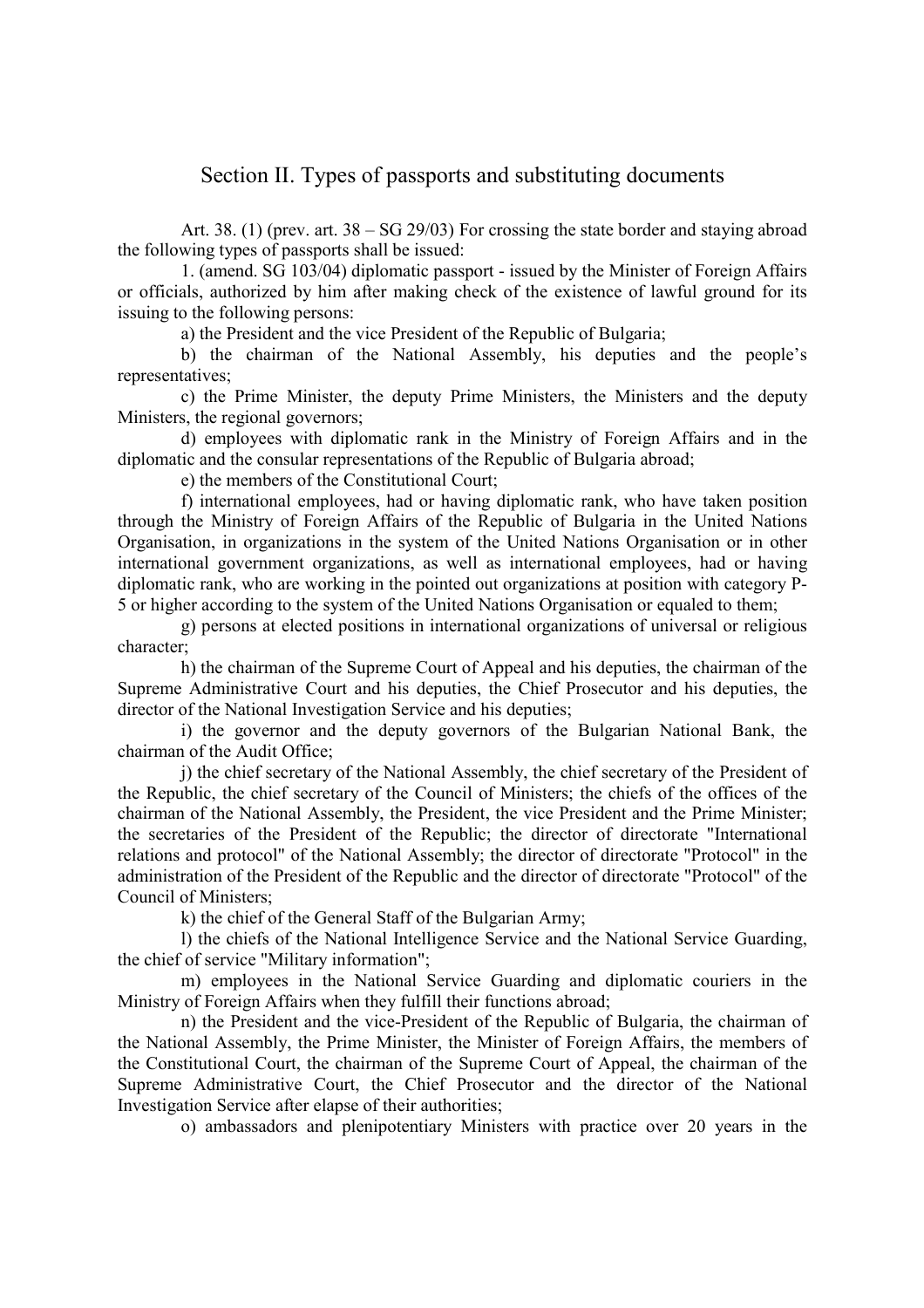diplomatic carrier, the using of the passport after their retirement being implemented observing the provisions of the Vienna convention for the diplomatic relations;

p) persons, whose official obligations include fulfillment of special foreign policy tasks – upon discretion of the Minister of Foreign Affairs;

q) the members of the families of the persons of items a), b), d), e), f) and h) except the members of the families of the deputies of the chairman of the Supreme Court of Appeal, the deputies of the chairman of the Supreme Administrative Court, the deputies of the Chief Prosecutor and the deputies of the director of the National Investigation Service; the members of the families of the Prime Minister, the deputy Prime Ministers, the Minister of Foreign Affairs; the members of the families can use the diplomatic passports when they travel together with the persons pointed out; this restriction shall not refer for the cases when the employees of items d) and f) are commissioned for long term abroad;

r) to the children of employees with diplomatic rank working abroad:

- up to 25 years of age, not married, who continue their education (secondary or higher) abroad, or

- subject to conscript military service – with the consent of the Minister of Defense, shall be admitted issuing of diplomatic passport.

2. (new – SG 29/03, suppl. SG 103/04) official passport – issued by the Ministry of Foreign Affairs to the employees of the central and the territorial administration, implementing official functions abroad, and to administrative – technical employees of the diplomatic and the consular representations of the Republic of Bulgaria according to a list of the positions, determined with an act of the Council of Ministers of art. 47a. Official passports shall also be issued to the judges in the Supreme Court of Appeal and the Supreme Administrative Court, to the prosecutors in the Supreme Appeal Prosecutor's Office and the Supreme Administrative Prosecutor's Office and to the investigators in the National Investigation Service. Official passports shall also be issued to the persons, to whom are assigned concrete foreign policy tasks – upon discretion of the Minister of Foreign Affairs, as well as to persons upon discretion for official expediency and proposal by the direct chief to the chief of the respective institution or organization, who shall direct written request to directorate "Consular relations" in the Ministry of Foreign Affairs.

3. (prev. item 2 – SG 29/03) passport - issued by the Ministry of Interior to persons travelling abroad;

4. (prev. item 3 – SG 29/03) sailor passport - issued by the State Inspection for navigation to sailors.

(2) (new – SG 29/03) The persons of para 1, items 2 and 4 shall have right to only one passport of the respective kind.

Art. 39. (amend. – SG 105/06, in force from 31.10.2007) In addition to the passports under Art. 38, the following substituting documents shall also be issued:

1. (amend. – SG 105/06, in force from 31.10.2007) temporary passport - issued by the diplomatic and consular representations of the republic of Bulgaria to Bulgarian citizens, who are residing abroad and do not hold valid documents for traveling or identification with a term of validity up to 12 months after coordination with the Ministry of Interior;

2. border pass - issued by the Ministry of Interior according to international agreements, for a period of up to one year;

3. temporary passport for final leaving of the Republic of Bulgaria - issued by the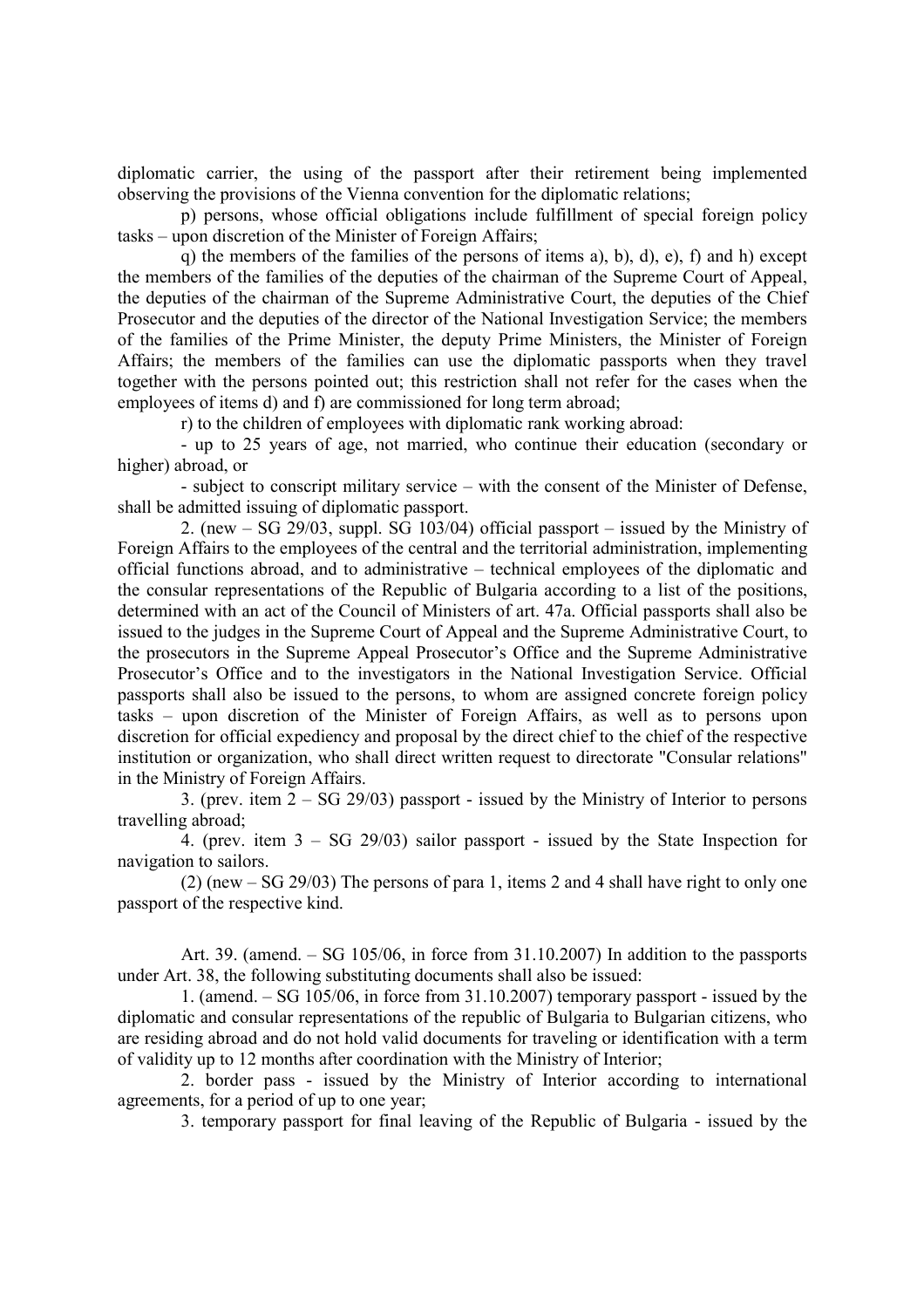Ministry of Interior to persons who have lost their Bulgarian citizenship.

Art. 39a. (new – SG 111/04) For crossing the state border of the Republic of Bulgaria in connection with fulfillment of the regular military service on the territory of countries – members of NATO and/or participants in "Partnership for peace", to the military servicemen from the Ministry of Defense, the Bulgarian army and the structures subordinated to the Minister of defense shall be issued military identity card under the conditions of art. III of the Agreement between the parties of the North Atlantic Treaty about the statute of their armed forces. The military identity card shall be issued by the Ministry of Defense.

Art. 39b. (new – SG 105/06, in force from 01.01.2007) Diplomatic and consular representations of the Republic of Bulgaria shall issue provisional document for traveling to citizens of other member states of the European Union, having lost or got their documents stolen, provided that the member state, whose citizen is the person, does not have representation in the country, where he/she is.

Art. 40. (1) The colours of the covers of the individual types of passports shall be the following:

1. diplomatic passport - dark blue;

2. (new – SG 29/03) official passport – olive-green;

3. (prev. item  $2 - SG 29/03$ ) passport - Bordeaux;

4. (prev. item  $3 - SG$  29/03) sailor passport - marine blue.

(2) The nuances of the colours of the covers of the individual types of passports and the colours of the covers of the substituting documents shall be determined by an act of the Council of Ministers.

(3) Printed on the face cover of the passports and the substituting documents shall be:

1. the coat-of-arms of the Republic of Bulgaria and the text "Republic of Bulgaria" in Bulgarian and in English language;

2. the name of the respective type of identification document in Bulgarian and in English language.

(4) (new  $-$  SG 105/06, in force from 31.10.2007) On the face side of the cover of passports under par. 1 shall be printed:

1. the words "European Union" in Bulgarian and English language;

2. the symbol of electronic passport.

## Section III. Data contained in the passports and in the substituting documents

Art. 41. (1) The passports and the substituting documents, besides the data under Art. 16, para 1 shall contain:

1. photo of the holder as well as data for:

2. the place of birth;

3. permanent address;

4. signature of the holder;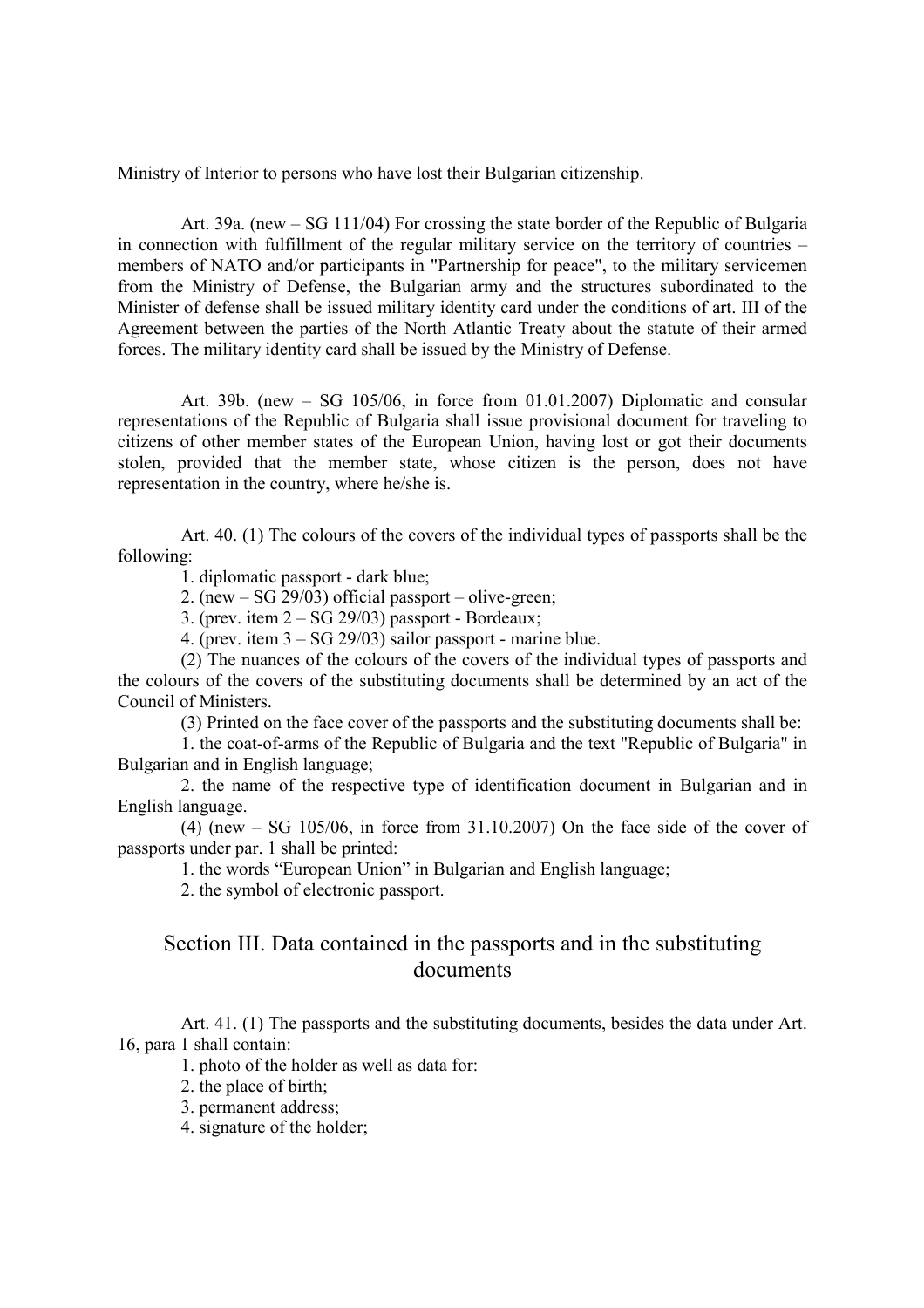5. number of the passport;

6. date of issuance;

7. expiration date;

8. the body who has issued the passport.

(2) The documents substituting the passport shall not contain permanent address.

(3) The application for issuance of passports and the substituting documents, besides the data under Art. 18, shall also contain:

1. parents (names, date of birth, citizenship and personal number of foreigner);

2. brothers and sisters (names, date of birth, citizenship and personal number of foreigner);

3. spouse (names, date of birth, citizenship, unified citizen's code or personal number of the foreigner);

4. legal representative (names, date of birth, citizenship, unified citizen's code or personal number of the foreigner);

5. edict of the President of the Republic of Bulgaria for change of the citizenship.

(4) For issuance of passports to children under 14 years of age signature shall not be placed.

Art. 41a. (new – SG 111/04) The military identity card shall contain, apart from the data of art. 16, para 1, also:

1. photo of the owner;

2. rank;

- 3. kind of armed forces;
- 4. signature of the owner;
- 5. number of the card;
- 6. date of issuing;
- 7. date of expiry of the validity;
- 8. the body, issued the card.

Art. 42. Individual types of passports and substituting documents, besides the data under Art. 41 can also contain:

1. data related to the professional and social status of the holder;

2. other data determined by an act of the Council of Ministers.

#### Section IV. Order of issuance of passports and substituting documents

Art. 43. Passport or substituting document shall be issued against application to the respective body upon establishment of the identity of the person.

Art. 44. (1) (new – SG 105/06, in force from 31.10.2007) The application for issuing a passport shall be submitted in person.

(2) (prev. Art. 44, suppl.  $-$  SG 105/06, in force from 31.10.2007) The application for issuing of a substituting the passport document shall be presented personally and, as an exemption, by an authorised person upon presentation of notary certified explicit letter of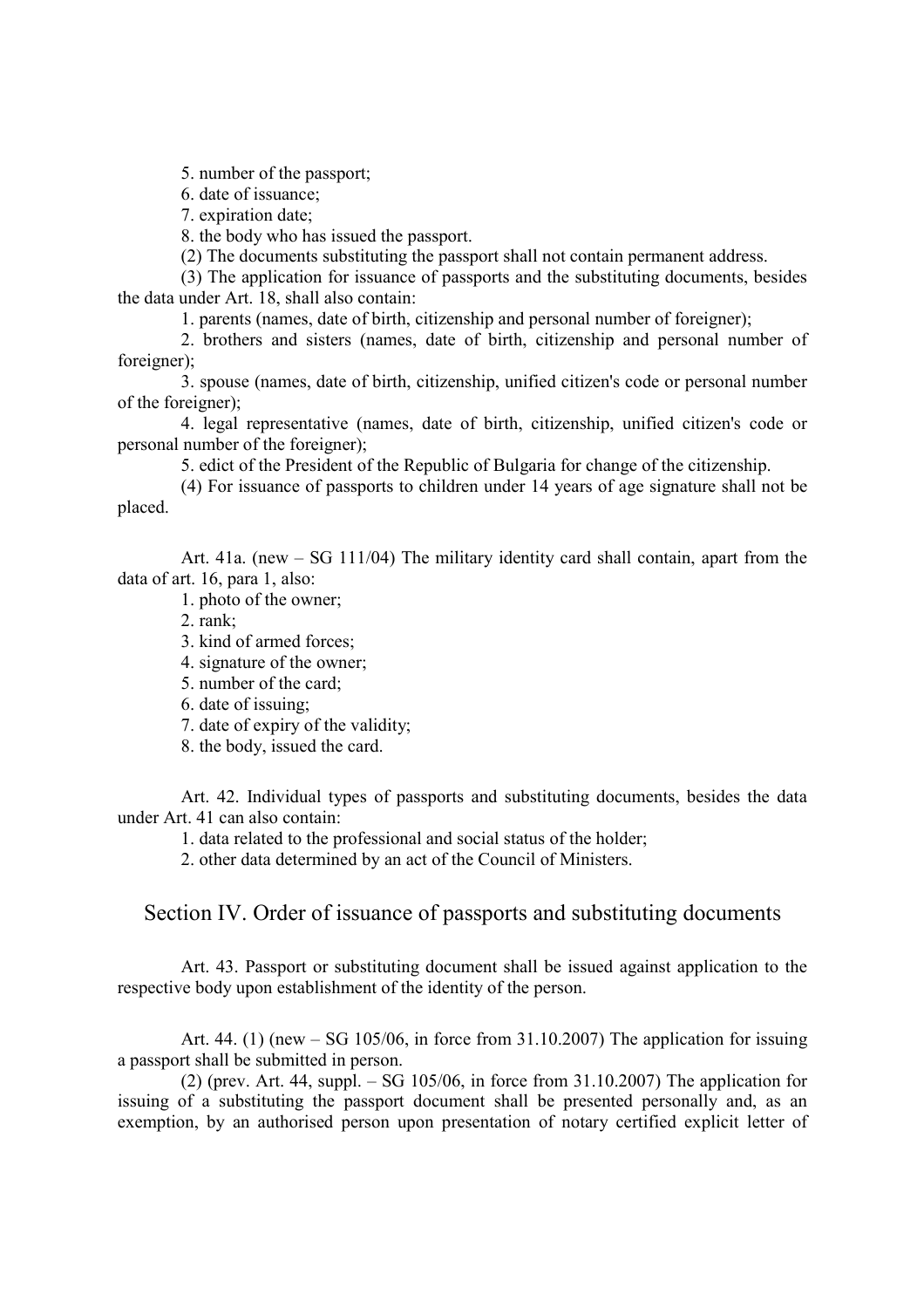attorney.

(3) (new – SG 105/06, in force from 31.10.2007) The passport of the substituting it document shall be received in person, and as an exception – by an authorised person upon presentation of notary certified explicit letter of attorney.

Art. 45. (suppl. – SG 105/06, in force from 31.10.2007) The application for issuance of a passport or a substituting document to under age and to persons under judicial disability shall be presented in person and by their parents, guardians or trustees.

Art. 46. The application shall be accompanied by:

1. document for paid state fee;

2. birth certificate for persons under 18 years of age;

3. previous passports;

4. photo according to a standard.

Art. 47. For issuance of sailor's passport shall also be presented:

1. letter - request by the owner or lessee of the ship certifying that the person is employed for an occupation, is on probation or is included in the crew on other grounds;

2. certificate of legal capacity for the ship occupations for which it is required.

Art. 47a. (new – SG 29/03) The conditions and the order for issuing of the official passports shall be determined with an act of the Council of Ministers.

Art. 47b. (new – SG 111/04) The conditions and the order for issuing of military identity cards and for announcing their invalidity shall be determined with an act of the Council of Ministers.

Art. 48. (1) Void shall be declared the passports of persons who:

1. have lost their Bulgarian citizenship;

2. have declared that the passport had been lost, stolen or destroyed;

3. whose passport's validity has expired;

4. have changes in the personal data under Art. 16, para 1.

5. are deceased.

(2) The invalidity shall be declared by the body who has issued the passport.

(3) (new, SG 63/03) A passport of a child, adopted under the conditions of international adoption, shall be issued within three days from the date of filing the application.

Art. 49. (1) As invalid shall be announced the passports of persons, who:

1. have lost Bulgarian citizenship;

2. have declared, that the passport is lost, stolen or destroyed;

3. have passport with expired term of validity;

4. have changes in the personal data, pointed out in art. 16, para 1;

5. have deceased.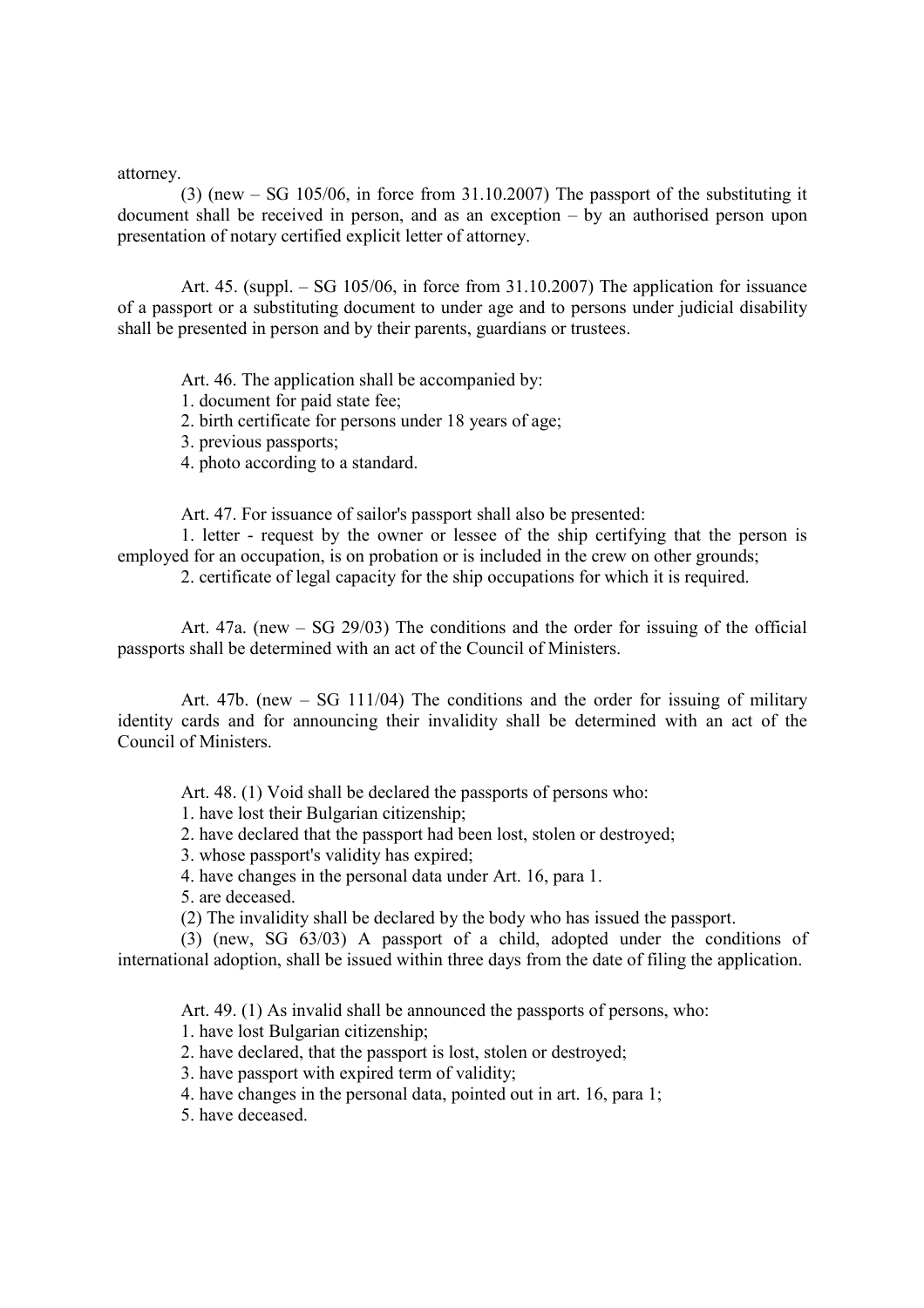(2) The invalidity shall be announced by the body, issued the passport;

(3) (new – SG 29/03) The persons, for whom has fallen out the ground for issuing of diplomatic, official or sailor passport, shall be obliged to return it to the body, who has issued it. The invalidity of the passport shall be announced by the order of para 2.

### Chapter four. DRIVING LICENCE

#### Section I. General Provisions

Art. 50. (1) The Bulgarian driving licence is an individual certifying document for legal capacity of driving vehicles.

(2) (amend., SG 108/00) The driving licence shall serve as identification document on the territory of the Republic of Bulgaria.

(3) The foreigners holding Bulgarian driving licence shall certify their identity by the travel document by which they have entered the Republic of Bulgaria or by some of the documents under Art. 59.

Art. 51. (1) The driving licence shall be issued by the bodies of the Ministry of Interior to persons under conditions and by an order determined by an act of the Council of Ministers.

(2) The term of validity of the driving licence shall be 10 years and of persons with physical defects - up to 5 years.

Art. 52. Foreign driving licence cannot be used for certifying the identity in the context of Art. 50, para 2.

#### Section II. Data contained in the driving licence

Art. 53. (1) The driving licence, besides the data under Art. 16, para 1, shall contain: 1. photo of the holder;

2. place of birth;

- 3. name of the settlement of the permanent address;
- 4. signature of the holder;
- 5. number of the driving licence;

6. date of issuance of the licence;

7. place of issuance of the licence;

8. the body who has issued the licence;

9. expiration date of the licence;

10. category(s) of vehicles for which the driving licence is valid;

11. notes (restrictive conditions for using the licence).

(2) The application for issuance of driving licence, besides the data under Art. 18, shall contain data for:

1. parents (names, date of birth, citizenship, unified citizen's code or personal number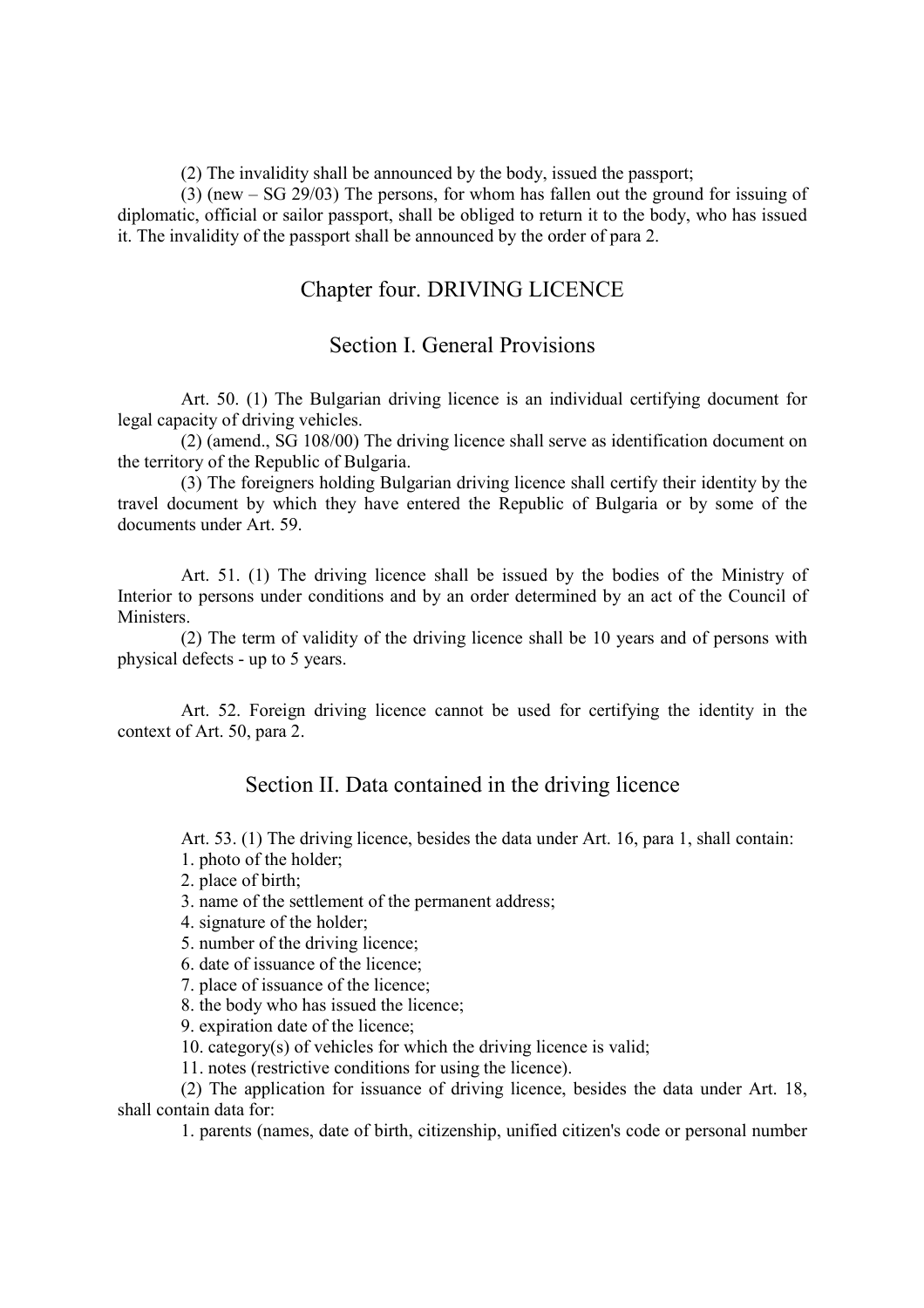of the foreigner);

2. spouse (name, date of birth, unified citizen's code or personal number of the foreigner).

Art. 54. The data contained under Art. 53, para 1, item 3, 7 and 8 shall be written in Bulgarian language and in English transcription according to rules approved by the Council of **Ministers** 

### Chapter five. BULGARIAN IDENTIFICATION DOCUMENTS ISSUED TO FOREIGNERS STAYING IN THE REPUBLIC OF BULGARIA

#### Section I. General Provisions

Art. 55. (1) (prev. art. 55 – SG 54/02) To every foreigner who has accomplished 14 years of age, having a permit to stay in the Republic of Bulgaria for a period longer than 3 months, shall be issued Bulgarian identification document of foreigner staying in the country.

(2) (new – SG 54/02) The temporary certificate of refugee shall be issued immediately after the opening of the procedures for conceding of statute. The temporary certificate of refugee shall also be issued to foreigner, below 14 years of age, who is not accompanied by a major member of his family.

Art. 56. The permits and the refusals for stay in the Republic of Bulgaria of foreigners shall be stipulated by a law.

Art. 57. (1) The Bulgarian identification document for foreigner shall be valid on the territory of the Republic of Bulgaria together with his national identification document.

(2) (amend. SG 54/02) Persons without citizenship and the foreigners, seeking or received protection under the Law for the asylum and the refugees can certify their identity only by Bulgarian identification document.

Art. 58. (suppl. SG 54/02) Foreigner staying on the territory of the Republic of Bulgaria for up to 3 months, shall certify his identity by the travel document by which he has entered the country, except a foreigner, having temporary certificate of refugee.

### Section II. Types of Bulgarian identification documents issued to foreigners staying in the Republic of Bulgaria

Art. 59. (new - SG 53/99) (1) To foreigners with permitted stay in the Republic of Bulgaria shall be issued the following types of Bulgarian identification documents:

1. card of foreigner continuously staying in the Republic of Bulgaria - issued by the bodies of the Ministry of Interior for a period of validity up to one year;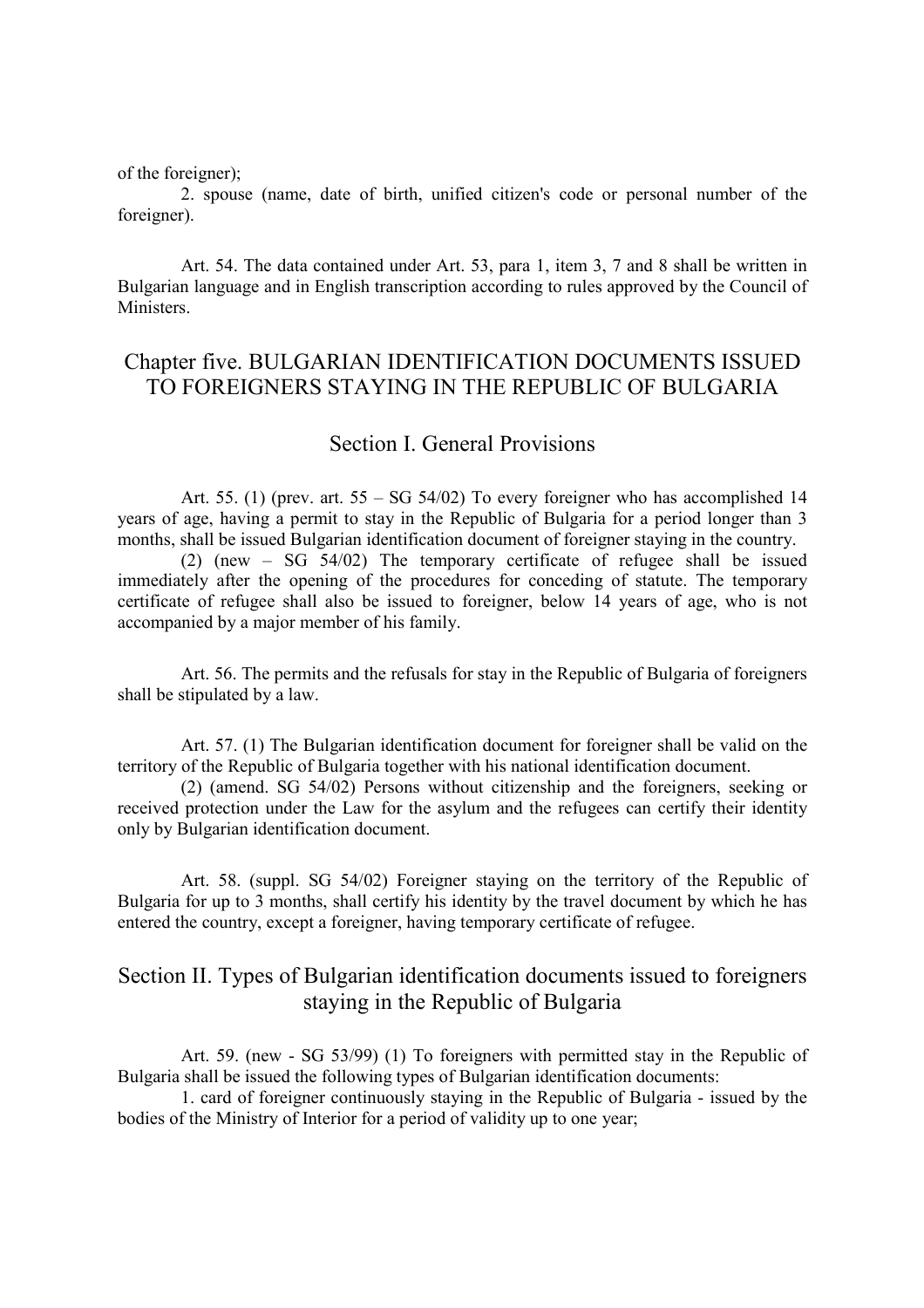2. card of foreigner permanently staying in the Republic of Bulgaria - issued by the bodies of the Ministry of Interior for a period depending on the validity of the national passport by which the person has entered the Republic of Bulgaria;

2a. (new – SG 29/07) card of a continuously staying member of the family of a citizen of the European Union – issued by the Ministry of Interior, of validity up to 5 years;

2b. (new – SG 29/07) card of a continuously staying member of the family of a citizen of the European Union – issued by the Ministry of Interior, of validity up to ten years;

3. (amend. SG 54/02) temporary certificate of refugee – issued by the State agency for the refugees to foreigners with opened procedures by the general order for granting refugee status, and temporary certificate of refugee in summary procedures – by the State agency for the refugees, to whom has been opened summary procedures for granting refugee status, with terms, determined in the Law for the asylum and the refugees;

4. (amend. SG 54/02) refugee card - issued to persons with refugee status or protection with validity of up to 5 years;

5. (amend. SG 54/02) certificate for travelling abroad issued to refugee – issued by the bodies of the Ministry of Interior to a foreigner with conceded refugee status or asylum with term of validity up to 5 years, but not bigger than the validity of the term of validity of the refugee card;

6. certificate for travelling abroad of person without citizenship - issued by the bodies of the Ministry of Interior to foreigners with a status of persons without citizenship and with permitted permanent stay on the territory of the Republic of Bulgaria;

7. temporary card of a foreigner - issued by the bodies of the Ministry of Interior to foreigners whose national identification documents have been revoked in the cases stipulated by a law;

8. (revoked – SG 29/07);

9. (new – SG 54/02) card of foreigner with humanitarian status – issued by the bodies of the Ministry of Interior to a foreigner with conceded humanitarian status with term of validity up to 3 years;

10. (new – SG 54/02) certificate of a foreigner with temporary protection – issued to foreigners, received temporary protection, under the conditions and by the order, determined with the act for decreeing of the temporary protection;

11. (new – SG 54/02) certificates for travel abroad of a foreigner with humanitarian status – issued by the bodies of the Ministry of Interior to a foreigner with conceded humanitarian status with term of validity up to 3 years, but not bigger than the term of validity of the card of foreigner with humanitarian status.

12. (new – SG 29/03) temporary certificate for leaving of the Republic of Bulgaria issued by the Ministry of Foreign Affairs;

13. (new – SG 29/03) card of a foreigner, accredited as employee in a diplomatic or consular representation or in international organisation with headquarters on the territory of the Republic of Bulgaria – issued by the Ministry of Foreign Affairs with term of validity – the term of the accreditation.

(2) (New, SG 53/99, amend. SG 54/02, suppl. SG 29/03) The certificate for return of a foreigner to the Republic of Bulgaria shall be issued by the diplomatic and the consular representations to a person without citizenship or to a foreigner with conceded protection in the Republic of Bulgaria, who has lost abroad his Bulgarian identification document under para 1, item 5, 6 and 11. The same document shall also be issued to a foreigner under art. 34, para 3 and art. 58, para 3 of the Law for the asylum and the refugees when he does not possess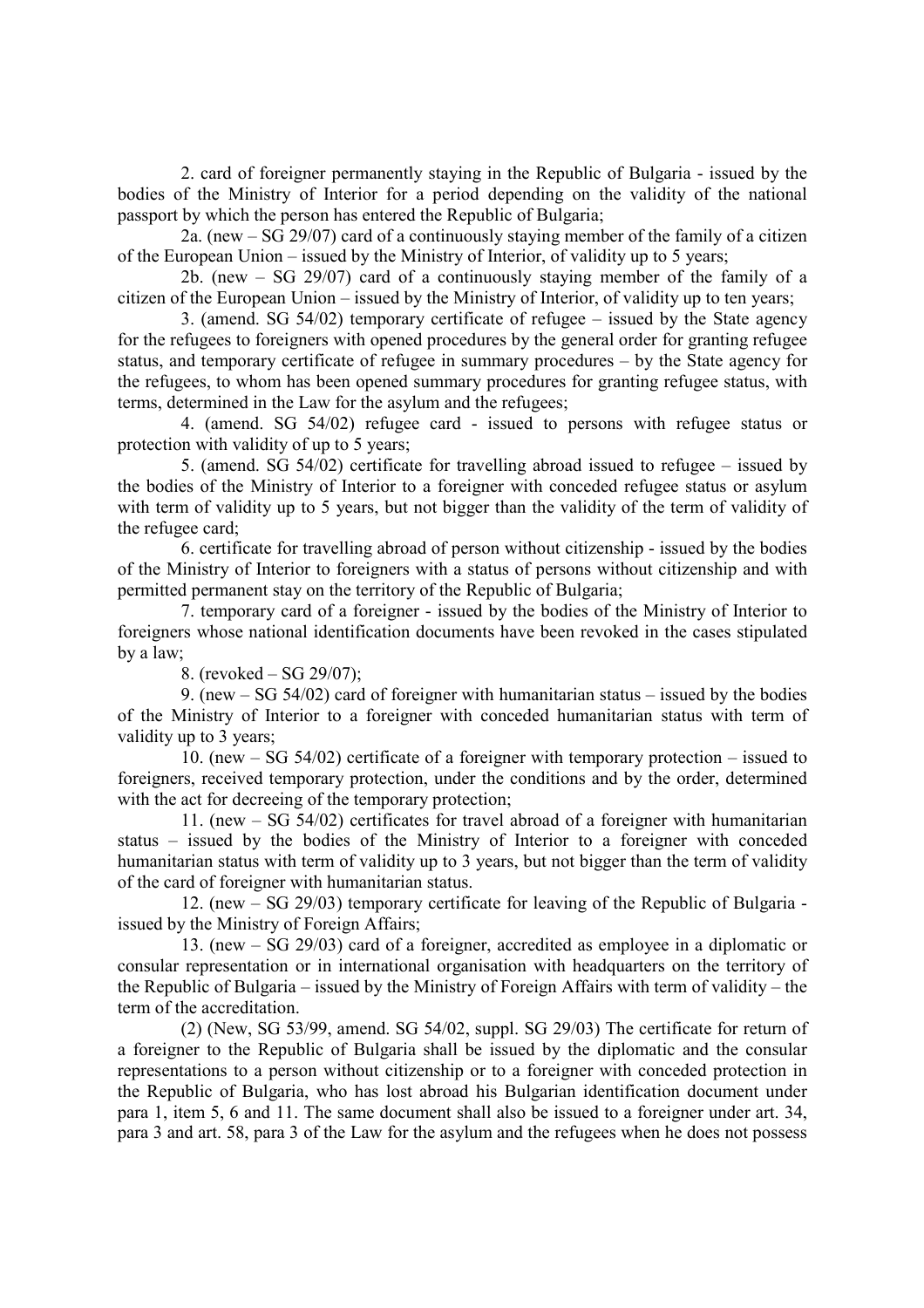valid national documents for travelling abroad.

Art. 60. (suppl. SG 54/02) The documents certifying the identity of refugees staying on the territory of the Republic of Bulgaria shall be issued by the Ministry of Interior, except the documents of art. 59, para 1, item 3.

Art. 60a. (new – SG 54/02; revoked – SG 105/06, in force from 31.10.2007)

#### Section III. Data contained in the identification documents of foreigners

Art. 61. (1) The Bulgarian identification documents for foreigners, besides the data under Art. 16, para 1 shall also contain data for:

1. photo of the holder;

2. place of birth;

3. height;

4. eye colour;

5. permanent address;

6. signature of the holder;

7. number of the document;

8. date of issuance;

9. expiration date;

10. the body who has issued the document;

11. other data stipulated by a law.

(2) (new – SG 29/03) The Bulgarian identification documents for foreigners under art. 14, item 13 shall contain, apart from the data of art. 16, para 1, items 1, 2, 4 and 5, shall also contain data about:

1. the diplomatic or the consular representation or the international organisation, to which the foreigner is accredited;

2. diplomatic rank and/or position.

(3) (amend. SG  $54/02$ , prev.  $(2) - SG$  29/03) The permanent address shall be entered in the identification documents of the foreigners who have a permit for permanent stay on the territory of the Republic of Bulgaria or conceded protection, refugee status or humanitarian status.

(4) (amend. SG  $54/02$ , prev. (3) – SG  $29/03$ ) In the identification documents of foreigners continuously staying in the country and those under procedure for granting refugee status shall be entered the present address.

Art. 62. (1) (prev. art.  $62 - SG \, 54/02$ ) Bulgarian identification document of foreigner shall be issued against application to the respective body and presented travel document by which the foreigner has entered the country.

(2) (new – SG 54/02) The conceding of the document of the previous para shall not be required from a foreigner, seeking or received protection, when he has entered the country without documents.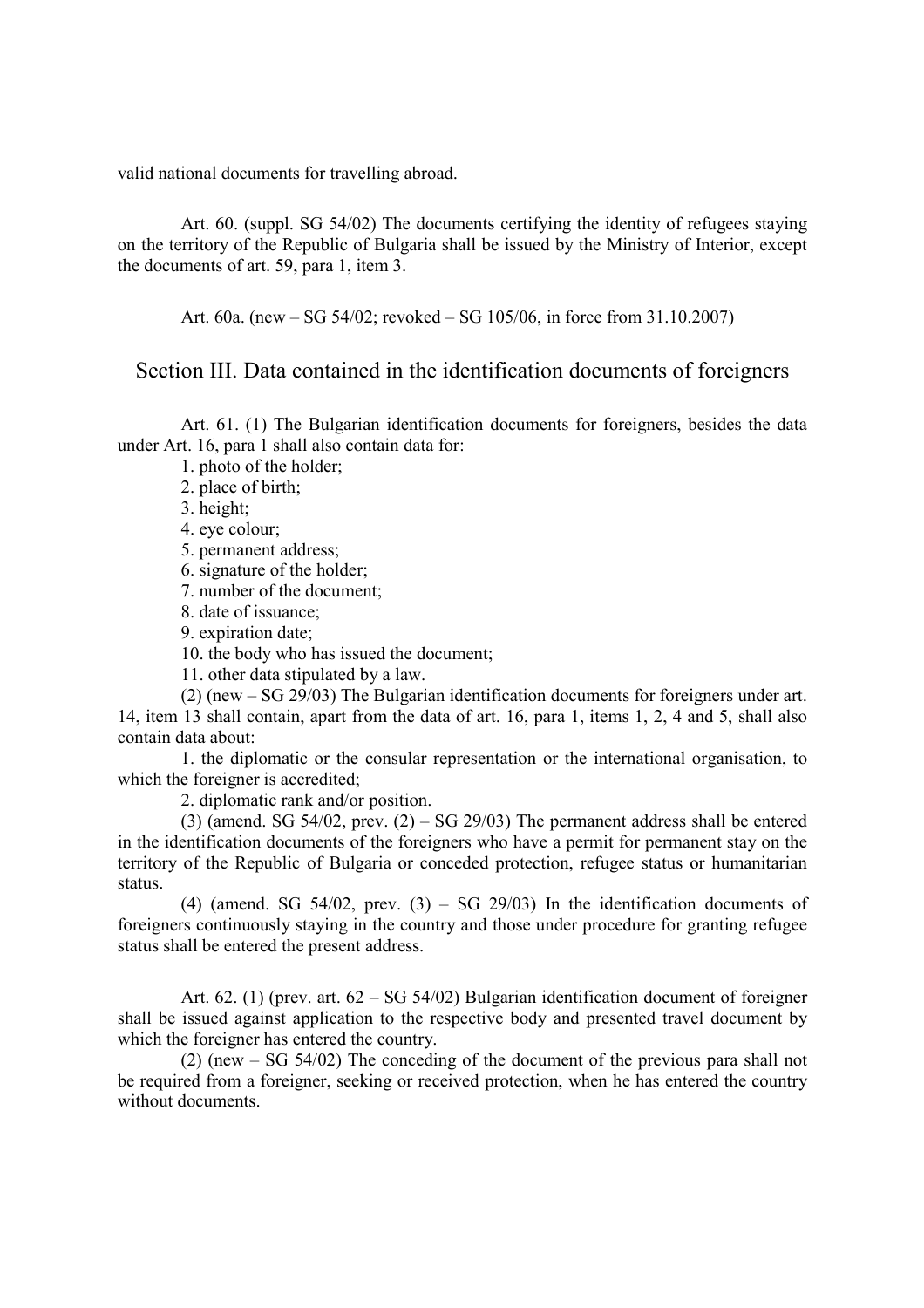Art. 63. The application for issuance of Bulgarian identity document of foreigner, besides the data under Art. 18, shall also contain data for:

1. parents (names, date of birth, citizenship and personal number of the foreigner);

2. brothers and sisters (names, dates of birth, citizenship and personal number of the foreigner);

3. spouse (name, date of birth, citizenship, unified citizen's code or personal number of the foreigner, has he or she been Bulgarian citizen and when, present place of stay;

4. children under 14 years of age (names, dates of birth, citizenship, unified citizen's code or personal number of the foreigner);

5. legal representative (names, date of birth, citizenship, unified citizen's code or personal number of the foreigner);

6. edict of the President of the Republic of Bulgaria for change of the citizenship;

7. address abroad;

8. occupation abroad;

9. travel document (series, number, date and place of issuance and term of validity);

10. visa (type, number and date of issuance, place of issuance and term of stay indicated on the visa);

11. date and place of entry in the Republic of Bulgaria;

12. purpose of coming to the Republic of Bulgaria;

13. grounds on which the stay in the Republic of Bulgaria is permitted;

14. duration of the stay in the Republic of Bulgaria;

15. address in the Republic of Bulgaria (name of the owner or of the user of the home);

16. data for the establishments, organisations and persons undertaking the support of the person;

17. has the person been Bulgarian citizen, when and under what name;

18. is he accompanied by persons under 14 years of age registered in the passport, of whom the person has parental or guardian's rights (name, citizenship, date of birth, place of birth, address, personal number);

19. data for previous stay in the Republic of Bulgaria (when, for how long, addresses);

20. other data stipulated by a law.

Art. 64. The order and the way of issuance of identification documents of foreigners shall be stipulated by an act of the Council of Ministers.

## Chapter six. INFORMATIONAL FUNDS OF DATA RELATED TO THE BULGARIAN IDENTIFICATION DOCUMENTS

# Section I. Establishment of the informational funds and keeping data in them

Art. 65. (1) For issuance, using and keeping the Bulgarian identification documents shall be established and maintained documentary, filing and automated informational funds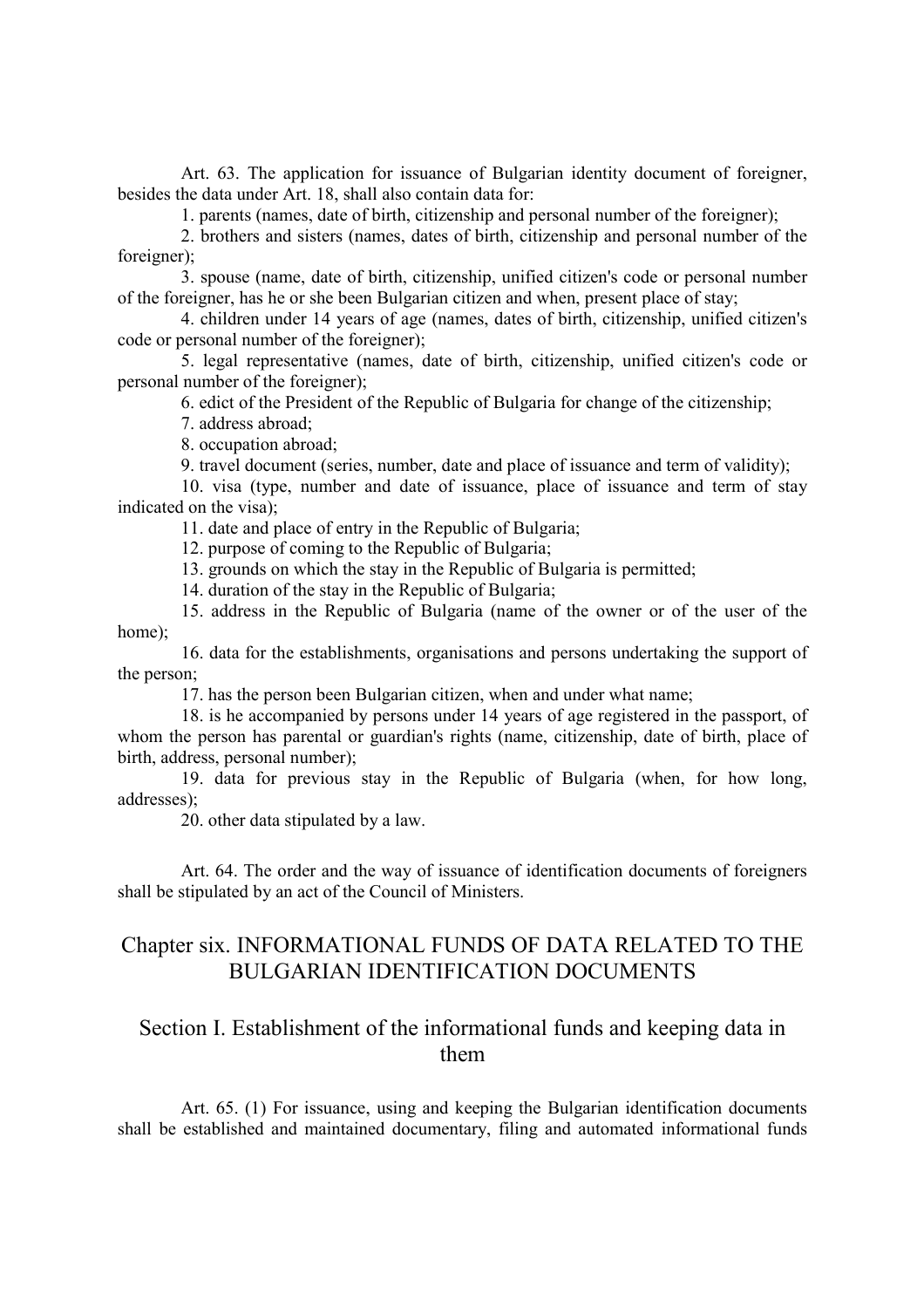containing:

1. (amend. and suppl. – SG 105/06, in force from 31.10.2007) data from the identification documents, the applications for their issuance and biometric data;

2. former meaning of the personal data from the identification documents and the applications for their issuance;

3. official (non-personal) data related to the identification documents.

(2) When establishing the automated informational funds under para 1 data can also be used from other informational funds stipulated by a law.

(3) On the basis of the automated informational funds under para 1 shall be established National automated informational fund for the Bulgarian identification documents.

Art. 66. (1) The data for the imposed measures of state compulsion related to the Bulgarian identification documents shall be kept in a separate informational fund.

(2) The informational fund under para 1 shall also contain data for imposed measures of state compulsion related to the identification documents of foreigners or their stay in the Republic of Bulgaria.

Art. 67. The automated informational funds under Art. 65 and 66 shall be kept separately and independently from other automated informational funds, unless stipulated otherwise by a law.

Art. 68. The technological requirements for the establishment and keeping the informational funds shall be determined by an act of the Council of Ministers.

#### Section II. Using and protection of the informational funds

Art. 69. (1) The administrative bodies issuing the identification documents shall use the data kept in the informational funds for administrative services of the population.

(2) Admitted shall be the use of data from the informational funds by an order established by a law in case of threat for the national security, for discovering, prevention and interruption of crime, as well as in case of violation of the public peace.

Art. 70. (1) (suppl. – SG 105/06, in force from 31.10.2007) The data from the informational funds for Bulgarian identification documents, except for the fingerprints, taken pursuant to the provisions of this law, shall be submitted to:

1. state bodies and organisations in compliance with their legal authority;

2. Bulgarian and foreign citizens holding Bulgarian identification documents only if the data do not affect third persons;

3. Bulgarian and foreign corporate bodies on the grounds of a law or an act of the judiciary authority.

(2) The submission of data to foreign official representatives in the Republic of Bulgaria shall be carried out through the Ministry of foreign affairs in compliance with bilateral and multilateral agreements ratified by the Bulgarian state.

(3) Bulgarian and foreign citizens holding Bulgarian identification documents shall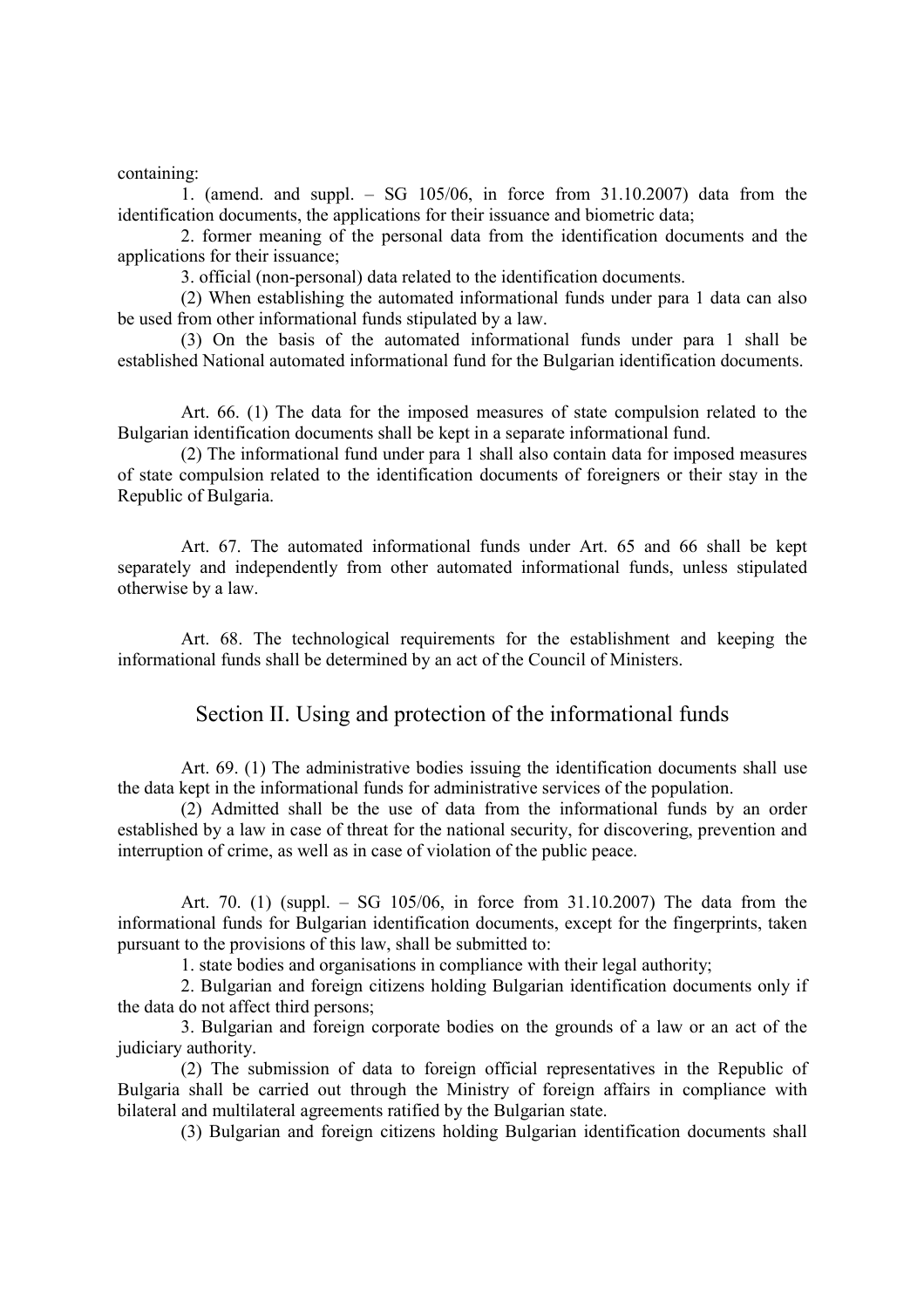have the right to obtain information kept in the funds of data related to the Bulgarian identification documents regarding third persons only on the grounds of a law or an act of the judiciary authority.

(4) The data under para 1, 2 and 3 shall be submitted by an order determined by an act of the Council of Ministers.

Art. 71. (amend. - SG 30/06, in force from 12.07.2006) The refusal to submit information for data of the informational funds, stipulated by this law, can be appealed by the order of the Administrative procedure code.

Art. 72. For protection of the data kept in the informational funds for the Bulgarian identification documents against accidental or prohibited destruction, as well as in case of accidental lost and prohibited access, amendment or dissemination special protection measures shall be taken in compliance with the Convention for protection of the persons in automatic processing of personal data by an order determined by the Council of Ministers.

Art. 73. (1) The bodies, the individuals and the corporate bodies having obtained data from the informational funds, in case of establish incorrectness can request their correction by the body who has submitted them.

(2) Correction of the data under para 1 shall be made by the body having legal competence for their authenticity.

### Chapter seven. MEASURES OF ADMINISTRATIVE COMPULSION

#### Section I. Compulsory administrative measures

Art. 74. (1) The personal cards shall be temporarily withdrawn for:

1. measure of "detention";

2. imprisonment;

3. administrative measure "detention in the detachments of the Ministry of Interior";

4. other cases determined by a law.

(2) The personal card shall be returned to the holder when the grounds for its withdrawal are dropped.

Art. 75. (amend. – SG 105/06, in force from 01.01.2007) It shall not be permitted to leave the country and passports and the substituting documents shall not be issued to:

1. persons for whom there is enough evidence that by their travelling they threaten directly the security of the Republic of Bulgaria;

2. (Revoked, SG 67/99; New, SG 45/02) persons, for whom enough evidence exists that by their travelling they threaten the system of protection of the classified information representing a state secret of the Republic of Bulgaria.

3. (Amend., SG 70/99, amend., SG 86/05, in force from 29.04.06) persons to whom prohibition under Art. 68 of the Penal Procedure Code, as well as sentenced persons to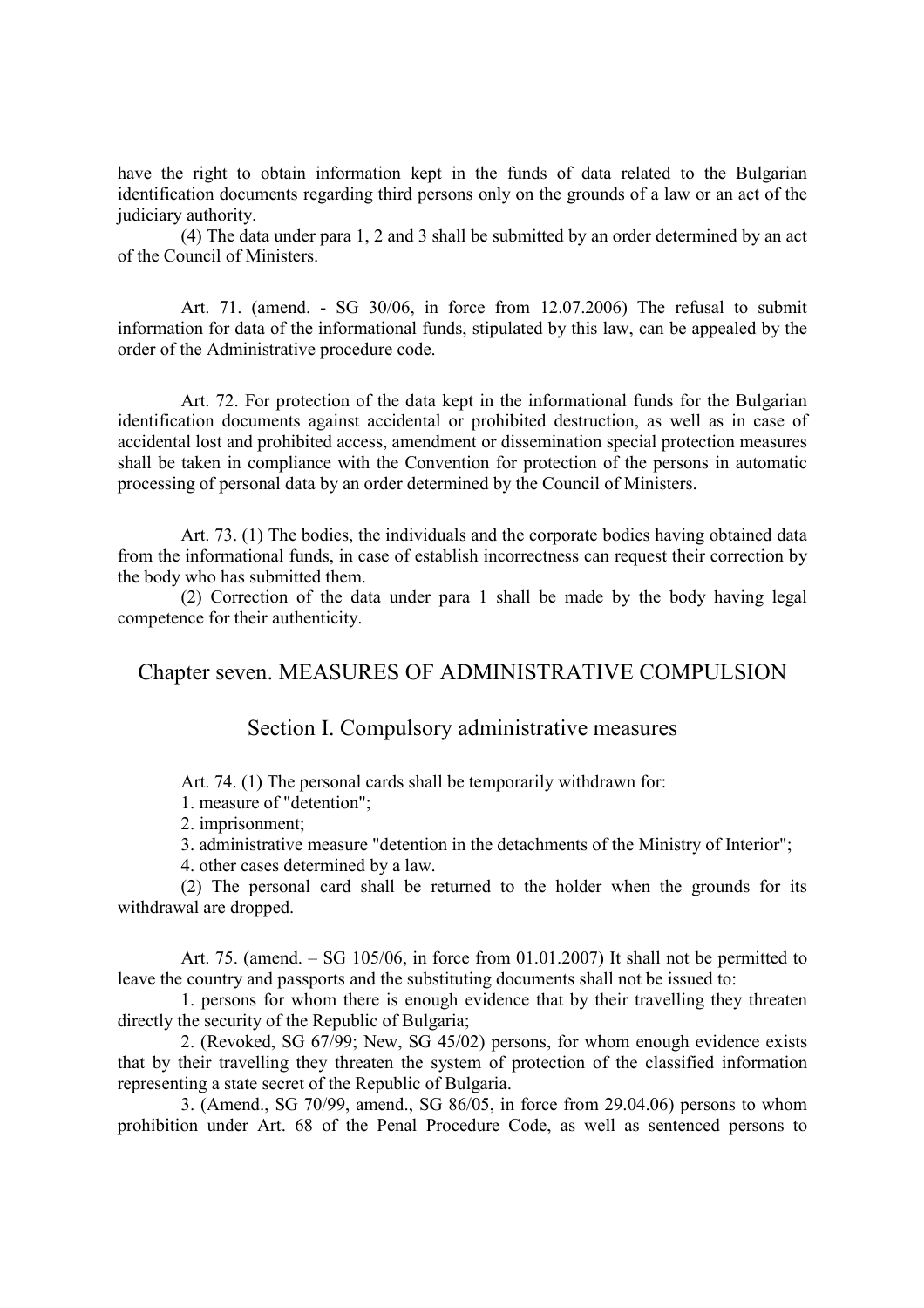imprisonment till serving the imposed punishment, except the cases of Art. 66 of the Penal Code.

4. persons who are sentenced to pay support to someone else and who have not provided it for the period of their stay abroad;

5. (Suppl., SG 45/02, amend. SG 29/03; amend. - SG 105/05, in force from 01.01.2006) tax liable persons, for whom prohibition is required by the order of art. 182, Para 2, item 3, letter "a" and Art. 221, Para 6, item 1, letters a) and b) of the Tax–insurance Procedure Code.

Art. 76. (amend.  $-$  SG 105/06, in force from 01.01.2007) It may not be permitted to leave the country, passports and substituting documents to be issued to:

1. persons regarding whom prosecution is instituted for premeditated crime of general nature, which is punishable by prison up to three years and of convicted persons for such crime until the serving of the term of punishment;

2. persons convicted for premeditated crime of general nature, but not rehabilitated;

3. (Suppl. SG 43/05, in Force from 1st of September 2005) persons with financial liabilities in large sums to Bulgarian or foreign individuals or corporate bodies, established by court order, unless their personal property covers the liability or if they provide due indemnification;

4. persons who, at the time of applying for issuance of passport or other documents for crossing the state border have presented false data related to grounds for refusal or to circumstances of losing, theft or destruction of the issued passport or substituting document for a period of one year from applying;

5. (amend. SG 29/03) persons who, during their stay in another country, have committed offences of its legislation - two years from the receipt of an official letter from the Ministry of Foreign Affairs or the documents for compulsory taking out or expelling, pointing out the committed offence, by the competent bodies of the respective country;

6. (amend. SG 29/03; amend.. – SG 105/06, in force from 31.10.2007)) persons who are taken out or expelled from another country for violation of the entering regime - for a period of two years from the receipt of an official letter from the Ministry of Foreign Affairs for the committed offence or from the date of receiving from the competent bodies of the documents for compulsory taking out or expelling;

7. persons repeatedly punished for violation of the Bulgarian customs, tax or foreign exchange legislation - for a period of one year from the last punishment;

8. (suppl. – SG  $105/06$ , in force from 31.10.2007) persons who have declared lost, stolen or physically destroyed identification document and it is established that they continue to use it – for a period of one year from the date of identification of the violation;

9. (New, SG 67/99) junior and underaged and persons under legal disability who do not have written consent for travel abroad by their parents, adoptive parents, guardians.

Art. 76a. (new – SG 71/05, in force from 31.10.2005) (1) Leaving the country shall be prohibited, passports and substituting documents shall not be issued and the issued shall be taken away from under the adulthood age persons, about which persons incoming data from a Bulgarian or a foreign competent body is available that during the stay abroad he/she has been involved in and used for the activities under Art. 11 of the Law of Protection of the Child.

(2) The measures under Para 1 shall be with the purpose to protect the child and shall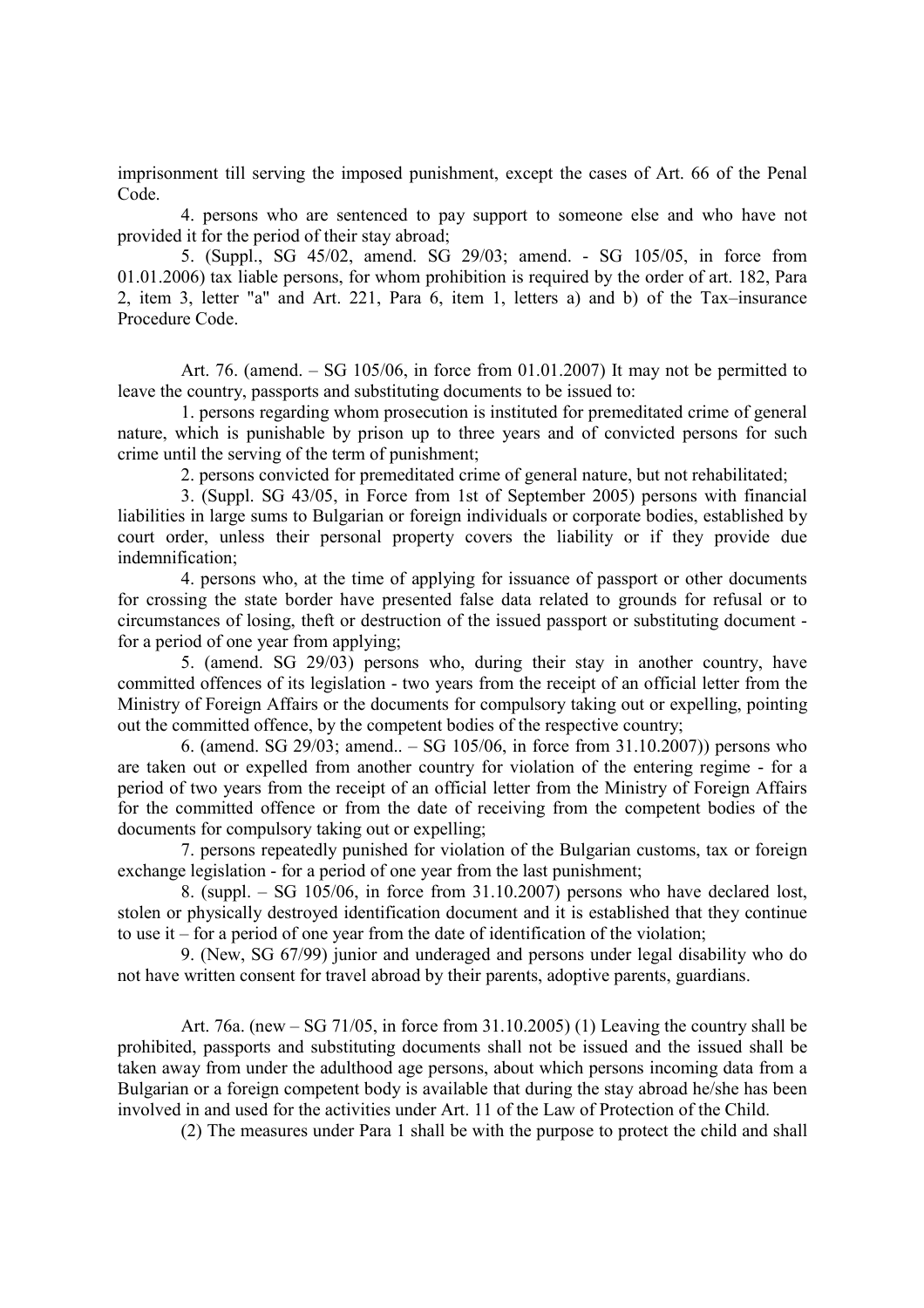be for a period up to two years from the issue of the order of their application.

(3) As an exception, in case of evidenced health reasons or other excluding postponing cases, the measures under Para 1 shall not be applied.

(4) The Minister of Interior, the Chairperson of the State Agency for Protection of the Child and the Minister of Foreign Affairs shall issue a joint instruction on the application of the measures under Para 1.

Art. 77. (amend. – SG 105/06, in force from 01.01.2007) To persons outside the Republic of Bulgaria, with imposed compulsory administrative measures under Art. 75 or 76, or measures under Art. 76a shall be issued temporary passports.

Art. 78. (Suppl., SG 42/01) (1) (Prev. text of art. 78 - SG 45/02) The compulsory administrative measures shall apply by a motivated order of the Minister of Interior or by officials authorised by him to exercise the authorities under this section.

(2) (New, SG 45/02) The compulsory administrative measure under art. 75, item 2 shall be applied by a motivated order of the chairman of the State Commission for the security of the information or of the chiefs of the security services and the public order services.

(3) (new – SG 71/05, in force from 31.10.2005) The measure under Art. 78a shall be applied by a reasoned order of the Minister of Interior or empowered by him/her officials upon a proposal or after submission of a statement of the Chairperson of the State Agency for Protection of the Child.

Art. 78a. (new – SG 105/06, in force from 01.01.2007) (1) The body, having issued the act, from which the reason for application of compulsory administrative measure results, shall send this act through an official channel to the body, which is competent to apply it or to revoke it.

(2) The compulsory administrative measure shall be applied or revoked after acceptance of the act under par. 1.

Art. 79. (1) (prev. art. 79 - suppl., SG 42/01; amend., SG 45/02, amend. SG 29/03, amend. - SG 30/06, in force from 12.07.2006) The issuance of the orders under Art. 78 and their appealing shall be carried out by the order of the Administrative procedure code.

(2) (New, SG 42/01; amend., SG 45/02, amend. - SG 30/06, in force from 12.07.2006) In issuing the orders under art. 75, item 1 - 3 shall not apply the provisions of art. 35 of the Administrative procedure code.

(3) (New, SG 42/01, amend. - SG 30/06, in force from 12.07.2006) The orders under para 2 shall be subject to immediate fulfilment and can be appealed by the order of the Administrative procedure code.

(4) (amend. SG 29/03) The complaint against an order under para 1 shall not stop the fulfilment of the order.

### Section II. Administrative and punitive provisions

Art. 80. Fined with 50 to 300 levs shall be a person who: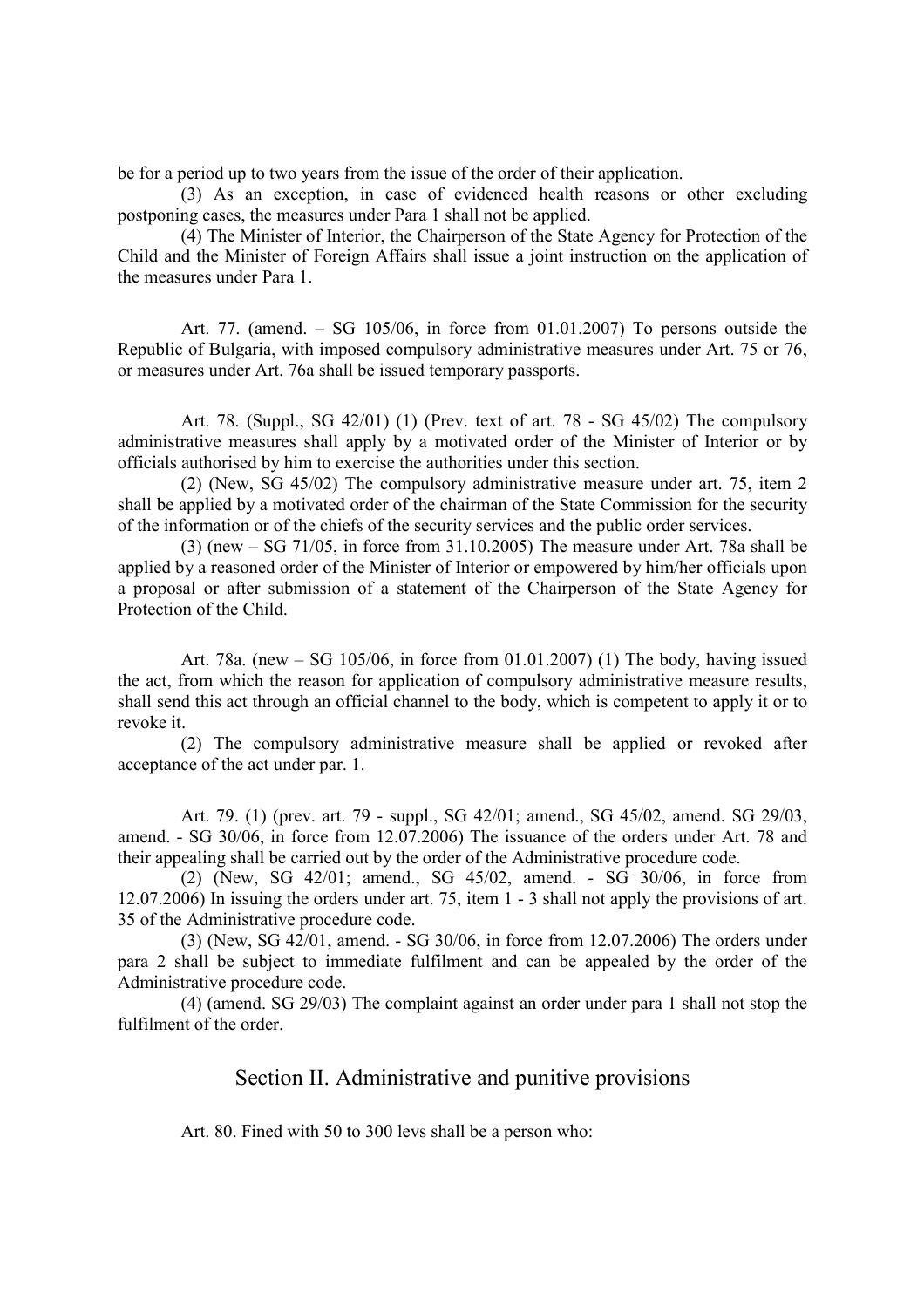1. uses forged or somebody else's identification documents, if not subject to a more severe punishment;

2. steals, takes without the consent of the holder, hide or destroy identification document of another person;

3. accepts or pawns or cedes Bulgarian identification document;

4. (revoked, SG 108/00)

5. does not present identification document upon request by the competent officials;

6. (revoked, SG 108/00)

7. (revoked, SG 108/00)

Art. 81. (1) Fined with 20 to 150 levs shall be Bulgarian citizen who:

1. (revoked, SG 108/00)

2. does not declare before the competent Bulgarian bodies the obtaining of identification documents issued by another state within the determined period;

3. loses, damages or destroys Bulgarian identification document;

4. obstructs the authorised bodies to carry out inspection for establishing his identity;

5. (suppl. SG 29/03) does not present identification document to the issuing body within 3 months from the expiration of its validity or after falling away of the ground for issuing it;

6. declares false data when applying for issuance of identification documents, unless subject to more severe punishment under another law;

7. uses invalid Bulgarian identification documents;

8. (suppl. – SG 105/06, in force from 01.01.2007) does not replace the identification documents for a period of 30 days for change of the names, the personal data, permanent address or permanent and essential change of the image;

9. does not make the necessary as a legal representative for providing identification document of the person he represents.

(2) If the deed under para 1 is committed by a foreign person the fine shall be up to 3 000 levs.

Art. 82. For minor offences under this law fine of 20 levs by receipt shall be imposed by the persons authorised for it.

Art. 83. (revoked, SG 108/00)

Art. 84. (1) The offences shall be established by acts issued by competent officials authorised by the heads of the administrative bodies under Art. 1, para 2 of this law.

(2) On the grounds of the issued acts the heads of administrative bodies under para 1 or the officials authorised by them shall issue penalty decrees.

(3) (amend. - SG 30/06, in force from 12.07.2006) The establishment of the offences and the issuance of penalty decrees shall be carried out by the order of the Law for the administrative offences and penalties and their appeal - by the order of the Administrative procedure code.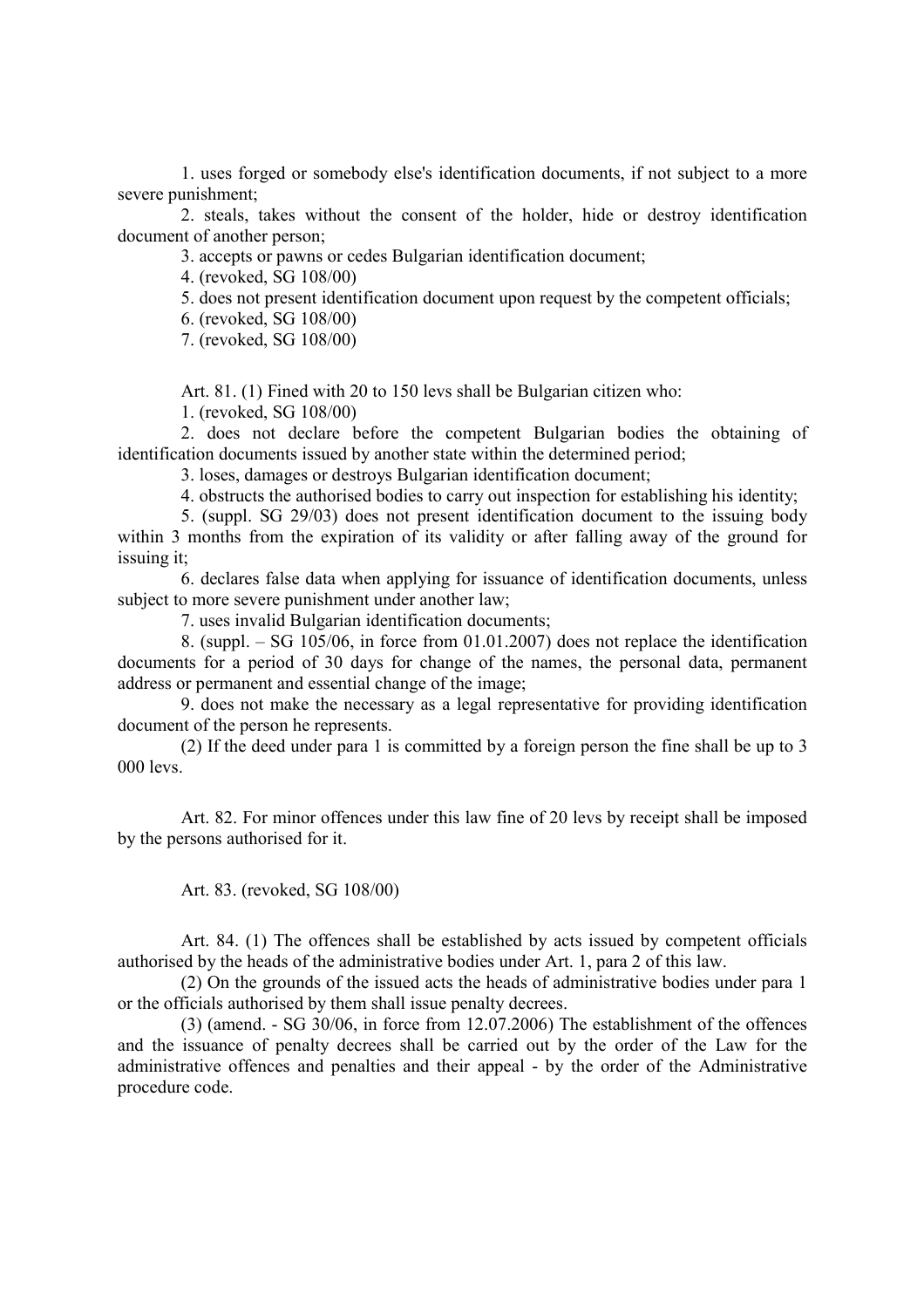#### Additional provisions

§ 1. In the context of this law:

1. "Identification document" is a certifying document issued by the competent bodies of the Republic of Bulgaria with the purpose of individual identification of the Bulgarian and foreign citizens.

2. "Invalid identification document" is the one which:

a) is not issued by the order of this law and does not contain the data stipulated by it;

b) is not officially certified by the body who has issued it or has been issued by a person or a body who are not competent;

c) does not allow establishment of the identity of the holder by his photo;

d) (amend.  $-$  SG 105/06, in force from 01.01.2007) contains corrections, crossings, deletion, addition and others;

e) there are traces of replacement of the photo, the seal is not clear or the image of the photo does not coincide with his actual image;

f) has missing pages or added new ones not by the body who has issued it;

g) has expired.

3. "Permanent address" is the address in the settlement on the territory of the Republic of Bulgaria where the citizen in registered in the register of the population.

4. "Present address" can be the permanent address or another address at which the person lives.

5. "Financial liabilities in large size" are those exceeding 5 000 000 levs.

6. "Permanent changes of the image" are: age changes; changes caused by disease, traumas, surgical intervention, etc., which do not allow the identification of the image by the photo made before their occurrence.

7. "Transcription" is a process of transformation of letters or syllables of one language into written signs of another language.

8. "Sea persons" are individuals who carry out duties on a ship or are included in the list of the crew on some other grounds. "Sea persons" are also the individuals who, ashore fulfil duties related to the navigation or the control over it.

9. "Machine readable identification documents" are documents issued according to the requirements of the International Civil Aviation Organisation (ICAO) for machine readable travel documents DOC 9303.

10. "Visual zone" of the identification documents is the zone of personal data of the holder of the document allowing their visual inspection without technical means.

11. "Machine readable zone" of the identification documents is the zone allowing visual and optic sign check up by technical devices according to the requirements ISO1073-2 of the International Standardisation Organisation, by a type of the font of the printed data "OCR-B".

12. "Repeated" is the offence committed within one year from enactment of the punishment imposed for the same offence.

13. "Personal data" mean every information regarding definite individual.

14. "Automatic procession" includes the following operations carried out entirely or partially by machines: registration of data, carrying out logical or arithmetic operations regarding these data, their amendment, erasure, abstracts or dissemination.

15. (new – SG 103/04) "Members of the families" are the spouses and the children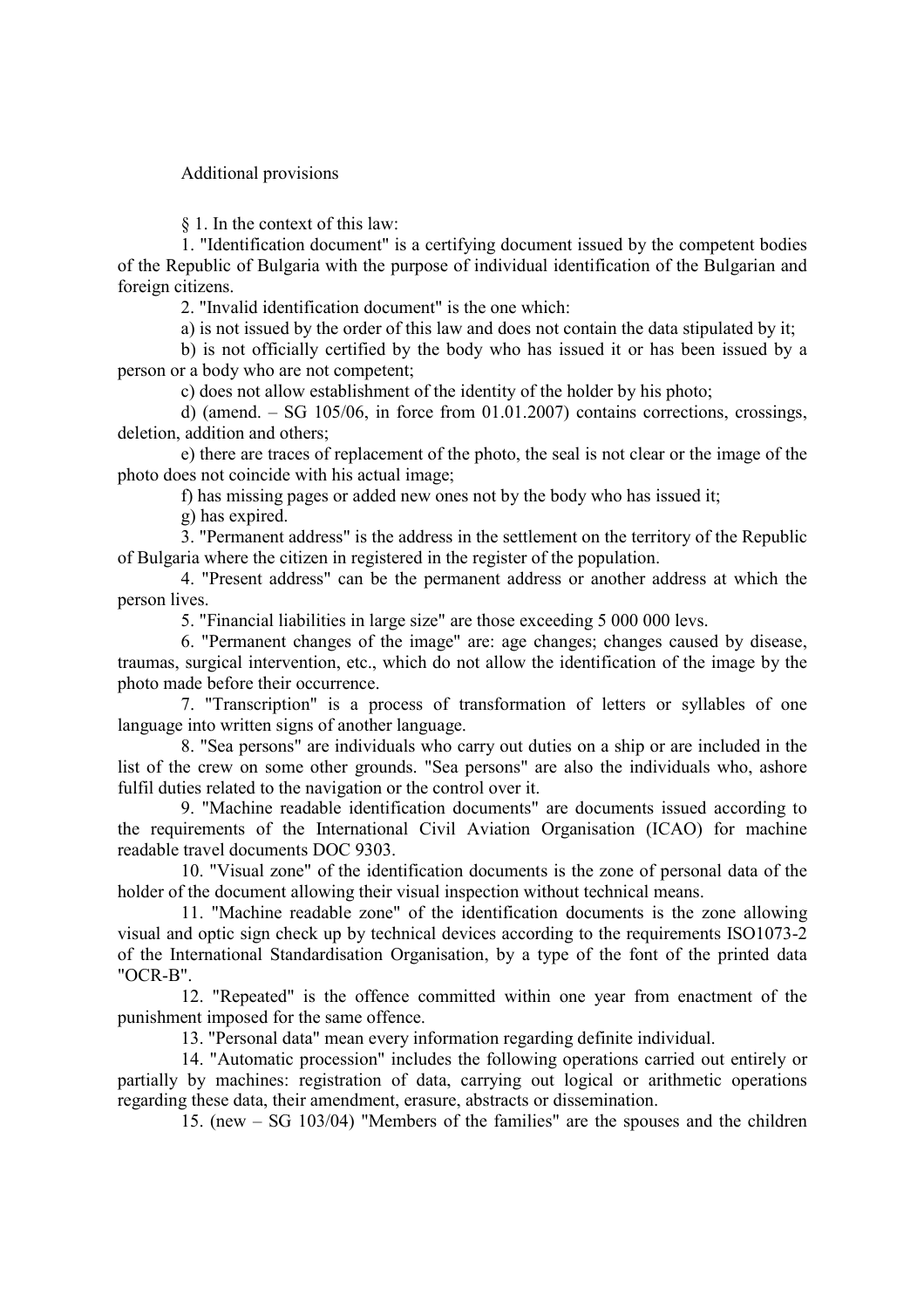under full age.

16. (new – SG 105/06, in force from 01.01.2007) "Biometric data" is the image of the citizen's face and his/her fingerprints, which shall be used for recognition and verification of the stated identity.

17. (new – SG 105/06, in force from 01.01.2007) "Internal boarders" are the common land frontiers of the Member States, including river ones, frontiers along inland lakes, airports of the European Union Member States for domestic flights, ports of sea, river and transport on inland lakes of the Member States for regular transportations.

18. (new – SG 29/07) "Temporary document for travelling" is the one, issued pursuant to the procedure set in the Bulgarian legislation, and shall give the right to the person to return back to the state, a citizen of which he/she is, to the country of his/her usual residence or, as an exception, to another state, does not contain any corrections, cancellations, additions, seals affixed are clear, its validity has not expired and data contained in it allow identity confirmation.

#### Transitional and concluding provisions

§ 2. The Bulgarian identification documents shall be worked out according to the recommendations of ICAO DOC 9303 in the following sizes:

1. passport of Bulgarian citizen - size ID-3;

2. (amend. – SG 105/06, in force from 01.01.2007) temporary passport for peremptory leaving of the Republic of Bulgaria and travel certificates of foreigners - size ID- $3:$ 

3. sticker with Bulgarian visa - size A;

4. the remaining Bulgarian identification documents - size ID-1.

§ 3. The samples of the Bulgarian identification documents, the special protection elements, including the choice of the material for their making, shall be approved by an act of the Council of Ministers at the proposal of the Minister of Interior, the Minister of foreign affairs and the Minister of Transport.

§ 4. (suppl. SG 29/03) The forms of the applications for issuance of Bulgarian identification documents shall be approved by the Council of Ministers at the proposal of the Minister of Interior and the Minister of Interior.

§ 5. This law revokes:

1. Edict No 2772 for the passports and the address registration of the citizens of the Republic of Bulgaria (prom., SG, No 100 of 1980; amend., No 11 of 1998).

2. The law for the travelling passports (prom., SG, No 92 of 1969; amend., No 38 of 1989, No 7 of 1991; corr., No 9 of 11991; amend., No 11 of 1998).

3. The Law for the sailor's passports (SG, No 42 of 1994).

§ 6. Art. 102 of the Law for the defence and the armed forces of the Republic of Bulgaria (prom., SG, No 112 of 1995; amend., No 67 of 1996, No 122 of 1997 and No 70 of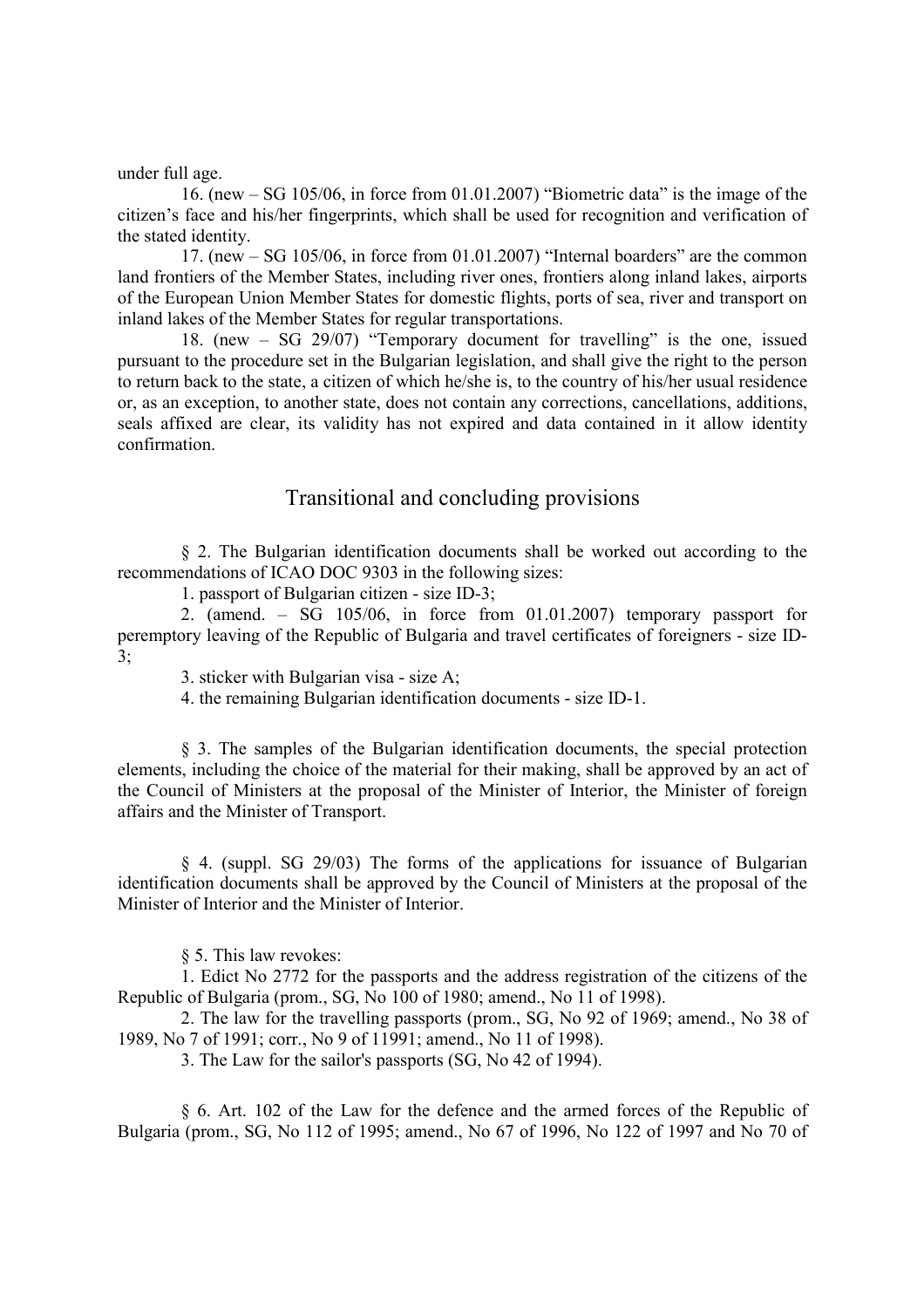1998) is amended as follows:

"Art. 102. (1) To every recruitment military man shall be issued a military book certified by the commander or the head of the detachment. It shall specify the occupation and the rank as well as other data stipulated by the statute of the armed forces.

(2) The identification documents issued by the order of the Law for the Bulgarian identification documents shall be kept by the detachment where the recruitment man serves his time as a soldier."

§ 7. The following amendments are introduced to Art. 11 of the Law for the stay of foreigners in the Republic of Bulgaria (prom., SG, No 93 of 1972; amend., No 36 of 1979, No 17 of 1987, No 26 of 1988, No 53 of 1989, No 27 of 1994, No 120 of 1997 and No 11 of 1998):

1. In para 2 the second sentence is deleted.

2. In para 3 the expression "certificate for identity" is replaced by "card of a foreigner permanently residing in the Republic of Bulgaria".

§ 8. Until the enactment of the Law for the Bulgarian identification documents the present legislation shall apply.

§ 9. (amend. SG 113/99) The issued identification documents under the acting legislation shall be valid and shall be replaced depending on their type from the moment of enactment of this law as follows:

1. (amend., SG 108/00) passport of citizen of the Republic of Bulgaria - by a personal card of citizen of the Republic of Bulgaria till December 31, 2001;

2. diplomatic passport, official passport, travel passport and sailor's passport of Bulgarian citizen - by diplomatic passport, passport and sailor's passport of Bulgarian citizen till December 31, 2000;

3. (amend., SG 108/00) driving licence - by driving licence according to this law till December 31, 2001;

4. pass for returning to the Republic of Bulgaria, official pass, pass for final leave of the Republic of Bulgaria of persons relieved from Bulgarian citizenship - by temporary passport for returning to the Republic of Bulgaria, border pass, temporary passport for final leaving the Republic of Bulgaria till December 31, 2000;

5. identification certificate of foreigner, identification certificate of refugee, certificate for travelling abroad of person without citizenship, certificate for travelling abroad of refugee by a card for temporary staying foreigner in the Republic of Bulgaria, refugee card, temporary refugee card, certificate for travelling abroad of person without citizenship, certificate for travelling abroad of refugee, certificate for leaving the Republic of Bulgaria, temporary card of foreigner and sticker for Bulgarian visa - within two years.

§ 9a. (new, SG 108/00) The Bulgarian citizens who have accomplished 70 years of age shall replace their identification documents: passport of a citizen of the Republic of Bulgaria - by an identification card and driving licence by their own choice or due to expiration of the term of validity.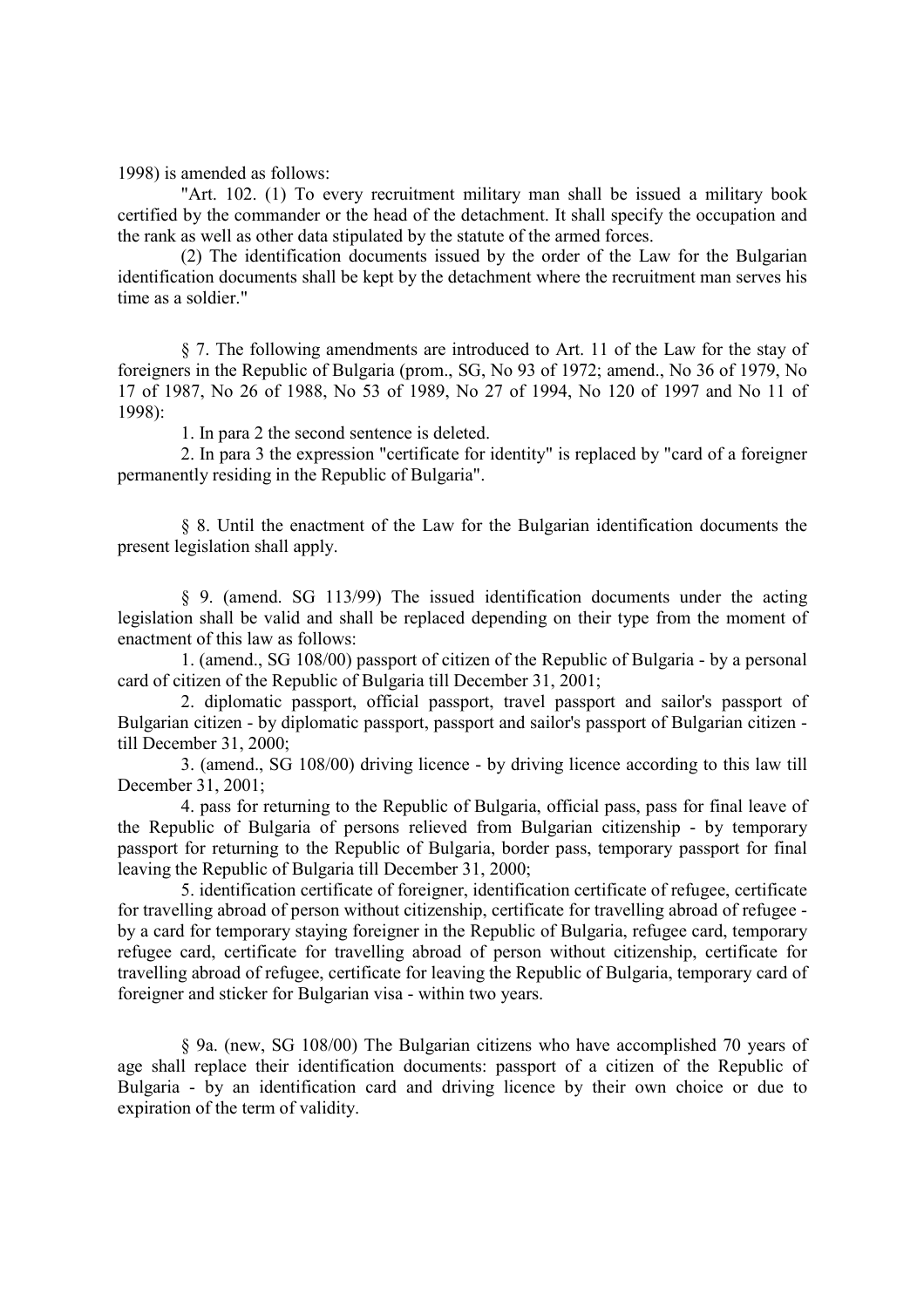§ 9b. (new – SG 54/02) All identification documents of foreigners, who are in procedures of conceding refugee status or of refugees, issued till the Law for the asylum and the refugees enters into force, shall be valid till the expiry of the term for which they have been issued.

§ 10. For issuance of Bulgarian identification documents and for submission of data from the informational funds fees shall be collected by an order and amount determined by an act of the Council of Ministers.

§ 11. The law shall come into force on April 1, 1999.

§ 12. (New, SG 67/99; revoked SG 113/99)

§ 13. (New, SG 67/99; revoked SG 113/99)

§ 14. (New, SG 67/99; revoked SG 113/99)

§ 15. (New, SG 67/99; revoked SG 113/99)

§ 16. (New, SG 67/99; revoked SG 113/99)

§ 17. (New, SG 67/99; revoked SG 113/99)

§ 18. (New, SG 67/99; revoked SG 113/99)

§ 19. (New, SG 67/99, suppl. SG 29/03) The applications for issuing diplomatic and official passport shall be submitted at the Ministry of Foreign Affairs where data from them shall be verified with the data from the information funds of USCRASP and shall be officially certified for "confirmed data". The personal passport shall be received at the place where the corresponding application has been submitted.

§ 20. (New, SG 67/99) The applications for issuing sailor's passport shall be submitted at the Ministry of Transport where shall be implemented verification of the data from them with the data from the information funds of USCRASP and they shall be officially certified for "confirmed data". The personal passport shall be received at the place where the corresponding application has been submitted.

§ 21. (New, SG 67/99, amend. SG 54/02; amend. - SG 82/06; amend. – SG 105/06, in force from 01.01.2007)) The applications for issuing identity documents to foreigners and refugees, issued by the bodies of the Ministry of Foreign Affairs, shall be submitted to the National Police Office pursuant to a procedure approved by the Council of Ministers. The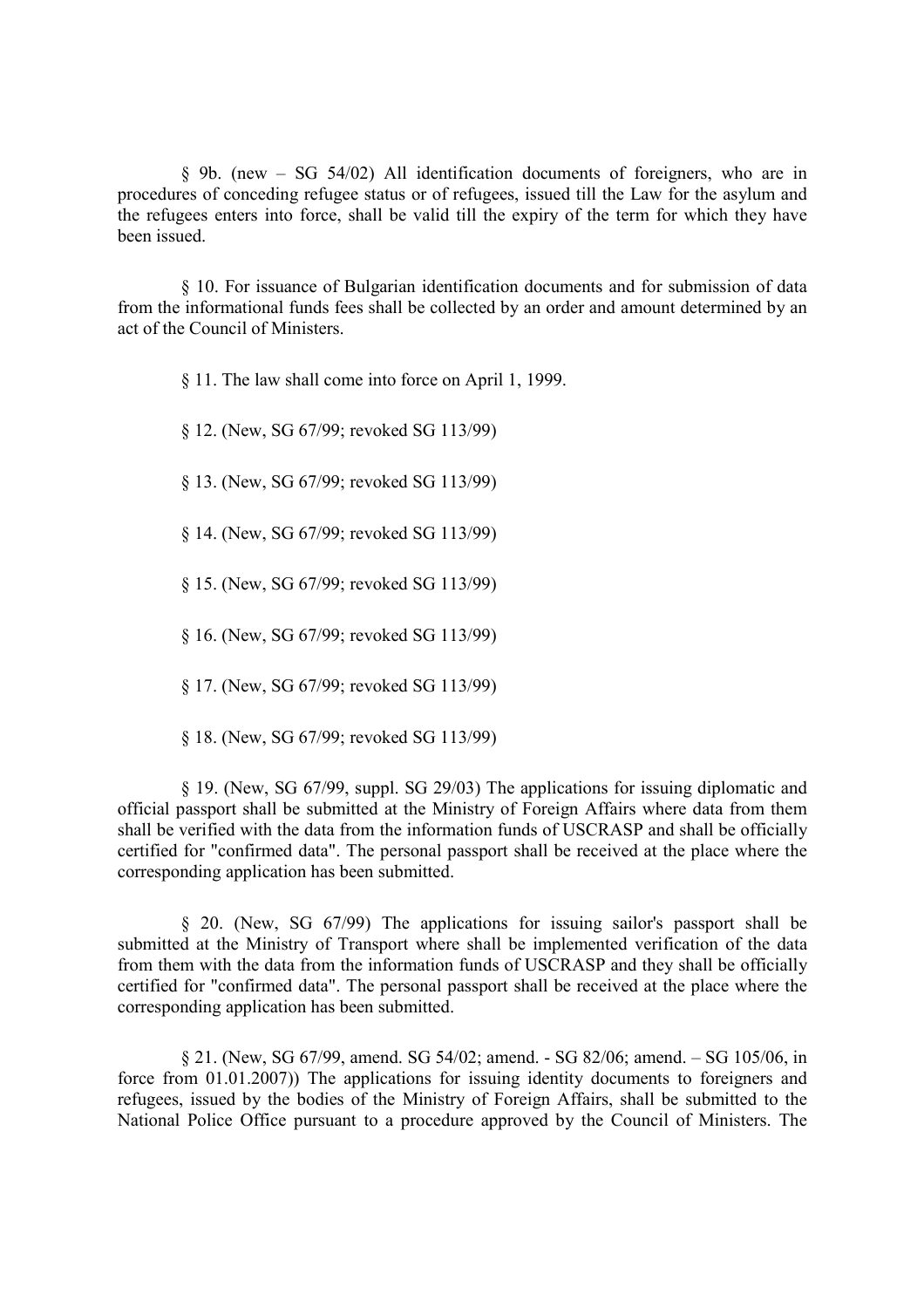personal identity document shall be received at the place where the corresponding application has been submitted.

§ 22. (New, SG 67/99) Paragraphs 12, 13, 14, 15, 16, 17, 18, 18, 19, 20 and 21 of the transitional and concluding provisions of this law shall enter into force on April 1, 1999.

§ 23. (Previous § 12 - SG 67/99, amend. SG 54/02, amend. SG 88/05) The fulfilment of the law is assigned to the Minister of Interior, the Minister of Foreign Affairs and the Minister of Transport and the chairman of the State agency for the refugees.

The law was adopted by the 38th National Assembly on July 28, 1998 and was affixed with the official seal of the National Assembly.

## Transitional and concluding provisions of the Law of amendment and supplement of the Law of the Bulgarian identification documents (SG 29/03)

§ 15. The law shall enter into force from the day of its promulgation in State Gazette, except  $\S$  1,  $\S$  4, item 1a),  $\S$  5, 6 and 14, which shall enter into force 6 months after its promulgation.

§ 16. The Council of Ministers shall approve the acts of art. 38, para 1, item 2 and of art. 47a and approve the models of official passport and of the application by the order of § 3 and 4 of the transitional and concluding provisions in 6 months term after the promulgation of the law.

### Concluding provisionsof the Law of amendment and supplement of the Law of the Bulgarian identification documents (SG 71/05)

§ 3. Within two months from the promulgation of this law through the State Gazette, the Minister of Interior, the Minister of Foreign Affairs and the Chairperson of the State Agency for Protection of the Child shall issue the instruction under Art. 76a, Para 4.

§ 4. The law shall enter into force two months after its promulgation through the State Gazette.

### Transitional and concluding provisionsTO THE TAX-INSURANCE PROCEDURE CODE

(PROM. – SG 105/05, IN FORCE FROM 01.01.2006)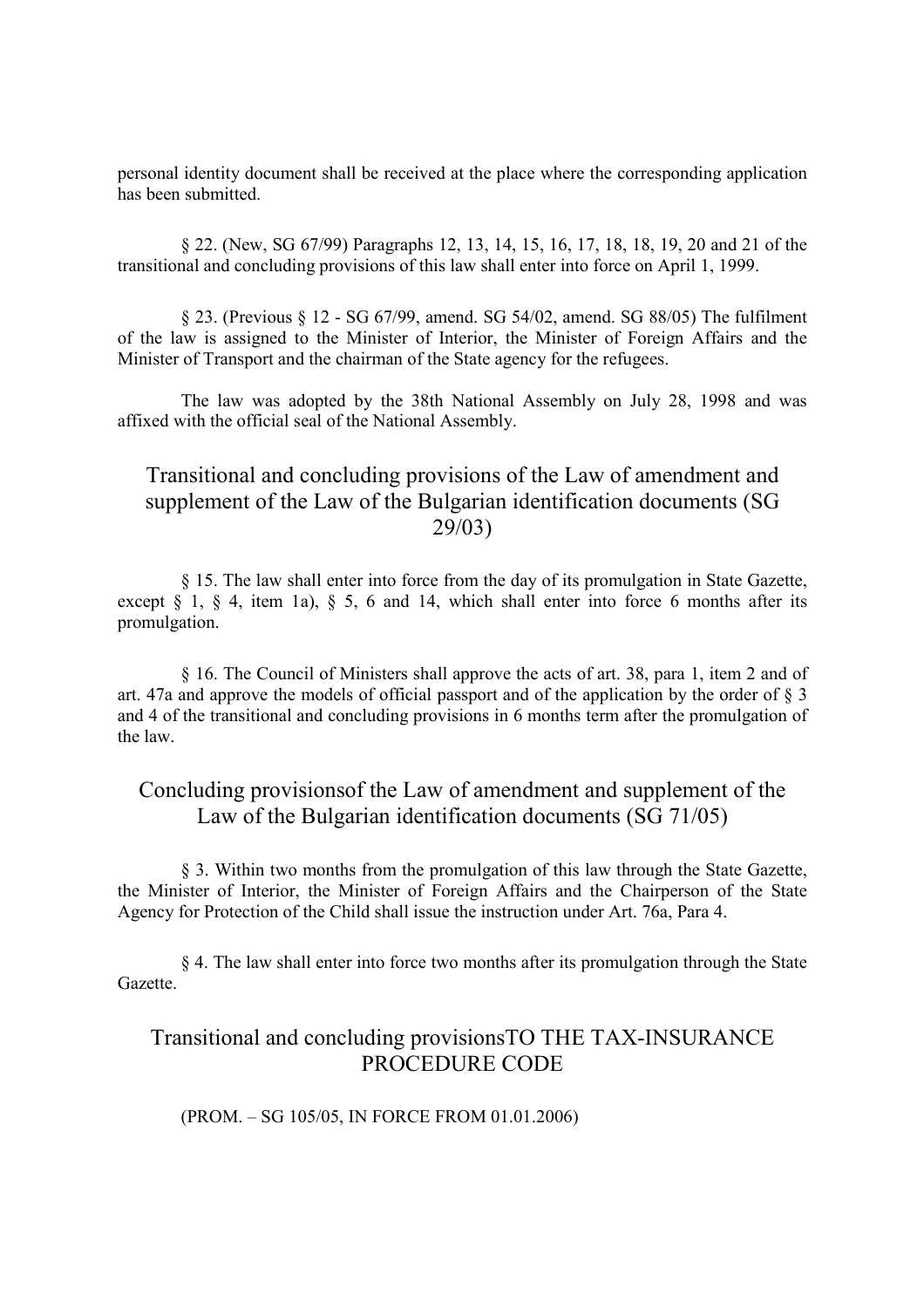§ 88. The code shall enter in force from the 1st of January 2006, except Art. 179, Para 3, Art. 183, Para 9, § 10, item 1, letter "e" and item 4, letter "c", § 11, item 1, letter "b" and § 14, item 12 of the transitional and concluding provisions which shall enter in force from the day of promulgation of the code in the State Gazette.

## Transitional and concluding provisionsTO THE ADMINISTRATIVE PROCEDURE CODE

(PROM. – SG 30/06, IN FORCE FROM 12.07.2006)

§ 142. The code shall enter into force three months after its promulgation in State Gazette, with the exception of:

1. division three,  $\S 2$ , item 1 and  $\S 2$ , item 2 – with regards to the repeal of chapter third, section II "Appeal by court order",  $\S$  9, item 1 and 2,  $\S$  15 and  $\S$  44, item 1 and 2,  $\S$  51, item 1, § 53, item 1, § 61, item 1, § 66, item 3, § 76, items 1 – 3, § 78, § 79, § 83, item 1, § 84, item 1 and 2, § 89, items 1 - 4§ 101, item 1, § 102, item 1, § 107, § 117, items 1 and 2, § 125, § 128, items 1 and 2, § 132, item 2 and § 136, item 1, as well as § 34, § 35, item 2, § 43, item 2, § 62, item 1, § 66, items 2 and 4, § 97, item 2 and § 125, item 1 – with regard to the replacement of the word "the regional" with the "administrative" and the replacement of the word "the Sofia City Court" with "the Administrative court - Sofia", which shall enter into force from the 1st of May 2007;

2. paragraph 120, which shall enter into force from the 1st of January 2007;

3. paragraph 3, which shall enter into force from the day of the promulgation of the code in State Gazette.

## Transitional and concluding provisionsOF THE LAW OF AMENDMENT AND SUPPLEMENTATION OF THE LAW OF THE BULGARIAN IDENTIFICATION DOCUMENTS

#### (PROM - SG 105/2006)

§ 25. Тhe standard of Bulgarian identification documents, special protection components, including selection of the material for their production, shall be approved with an Act of the Council of Ministers not later than 31 October 2007 under a proposal of the Minister of Interior, of the Minister of Foreign Affairs and of the Minister of Transport.

§ 26. The identification documents, having been issued before entering of this Law in force, shall be valid until their expiration.

………………………………………………

§ 28. (1) Collected fees for issuing identification documents, containing electronic carrier of information with recorded biometric data, shall be received in a separate account for